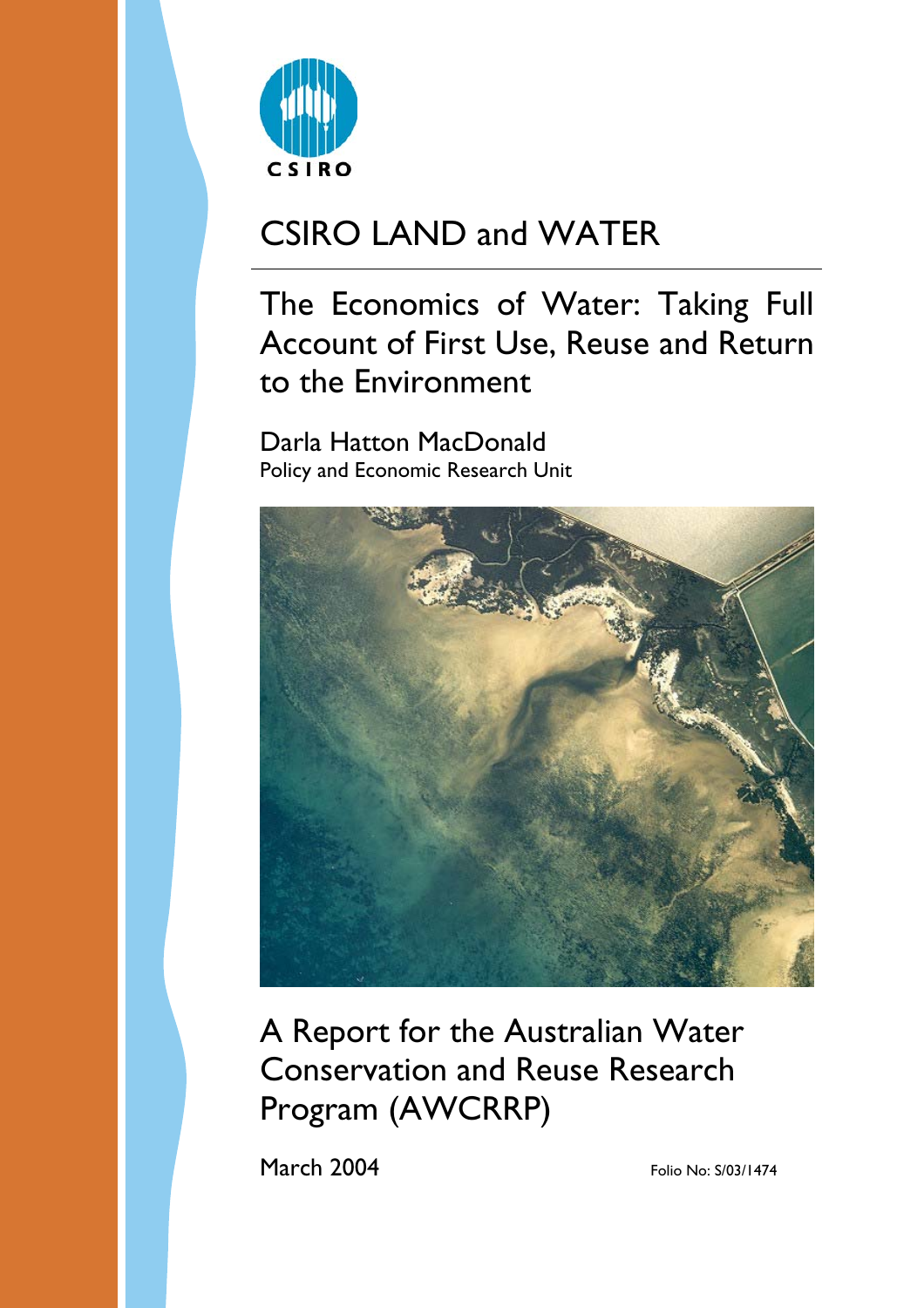Important Disclaimer:

CSIRO Land and Water advises that the information contained in this publication comprises general statements based on scientific research. The reader is advised and needs to be aware that such information may be incomplete or unable to be used in any specific situation. No reliance or actions must therefore be made on that information without seeking prior expert professional, scientific and technical advice.

To the extent permitted by law, CSIRO Land and Water (including its employees and consultants) excludes all liability to any person for any consequences, including but not limited to all losses, damages, costs, expenses and any other compensation, arising directly or indirectly from using this publication (in part or in whole) and any information or material contained in it.

Cover Photograph: Effluent plume entering northern Barker Inlet from Bolivar Waste Water Treatment Plant, 1997.

© 2004 CSIRO. This report is copyright. It may be reproduced subject to the inclusion of an acknowledgement of the source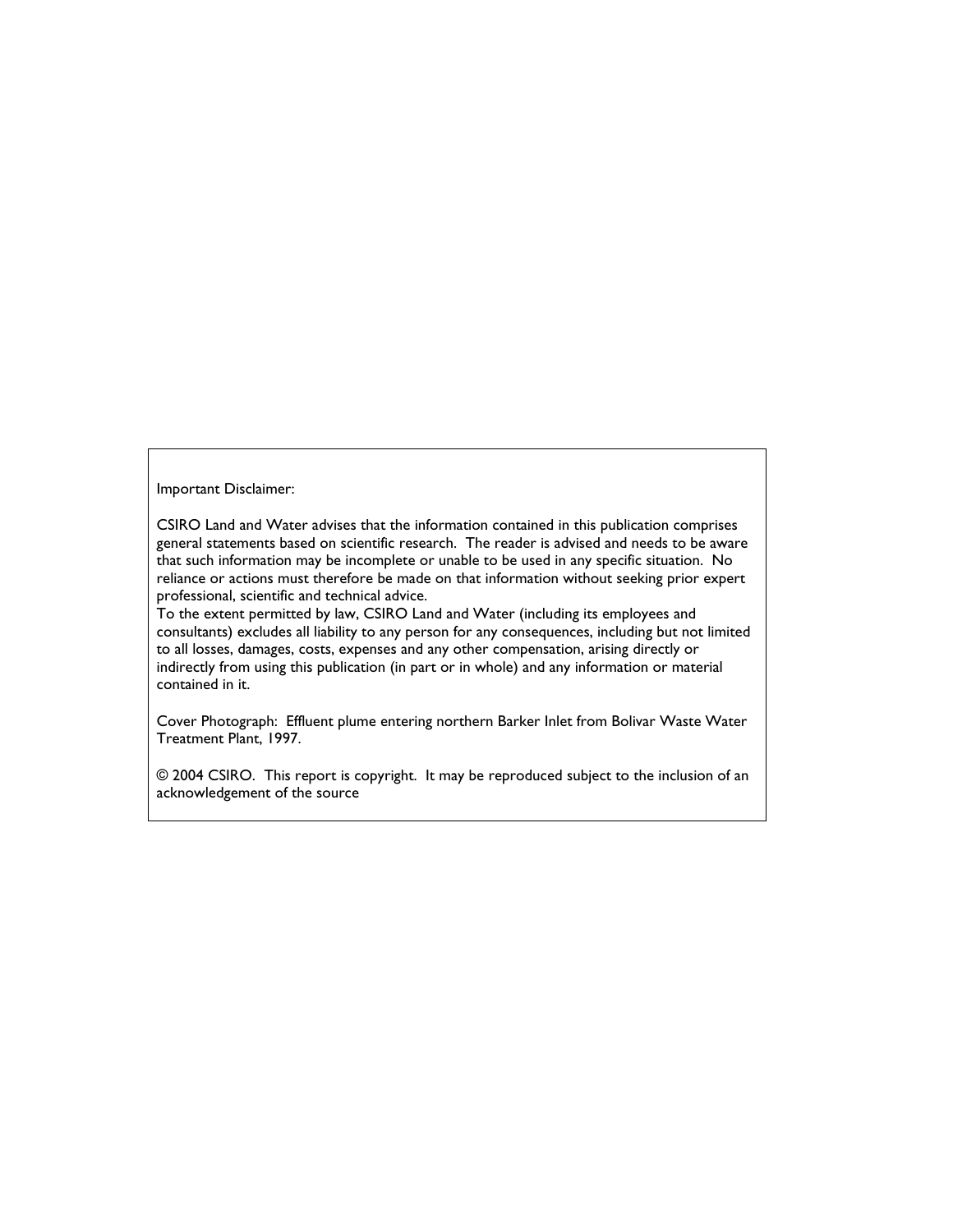## <span id="page-2-0"></span>**EXECUTIVE SUMMARY**

There has been a lot of discussion about water being undervalued in Australia. The nation's attention is presently focussed on water issues with the drought of 2002 - 2003, the deepening crisis with the River Murray and water rationing in a number of urban areas. Over 2003-2005, the States and Territories will be required to demonstrate progress against the water reform goals in the area of urban and rural water pricing. This is an opportune time as part of the Australian Water Conservation and Reuse Research Program to develop a framework for the introduction of mechanisms that reveal the full cost of using water. This paper emphasises the importance of looking at potable water, reuse and disposal and return of water to the environment together as part of a comprehensive framework.

In this project report a comprehensive framework for pricing potable first use water, reuse water and sewage is outlined. As part of a full cost approach, externalities or unintended damage to other users or the environment (which in turn has an impact on society and its present and future well-being), are incorporated in the framework. The emphasis will be on environmental externalities. The approach uses a framework to trace the cycle of extraction, storage, regulation, distribution and use, with return (or partial return of components) of water and wastewater to the environment as a means of identifying the potential set of externalities.

Conceptually, there are two ways that water can be priced: direct pricing and indirect pricing. Direct pricing involves the setting of prices and charges payable by those who use, reuse and dispose of water. Indirect pricing relies on the use of a wide array of mechanisms that reveal the cost of using water and associated resources.

Not all externalities are suitable for direct externality pricing. Where the causal links from an action to an outcome are tenuous and difficult to follow, such as in the case of water use and water quality, then a charge to reduce water use is unlikely to reduce the water quality problems. It is worth emphasising that the charge ideally will lead to a reduction in only the economic activity, that directly causes the water quality problem. Externalities relating to extraction (sometimes known as supply externalities), use and return could be estimated. Externalities relating to extraction are probably the most straightforward to estimate.

An externality charge works in a political and social context where there is reasonable acceptance of the principle of polluter or user pays. If there is a climate that supports economic development regardless of impact across the water cycle, then an externality charge is going to be difficult to implement.

In this framework, it is important that externalities associated with potable water, reuse water and sewage be treated consistently. Ideally the externality charges need to be implemented across potable water, reuse water and sewage. Excluding any one of these from the framework will create a distortion in inter-connected markets. One of the key ideas behind the framework is the importance of providing price information that resources used to treat and pump water in its various forms are scarce. Only by pricing to account for the full costs will investment address financial and environmental objectives.

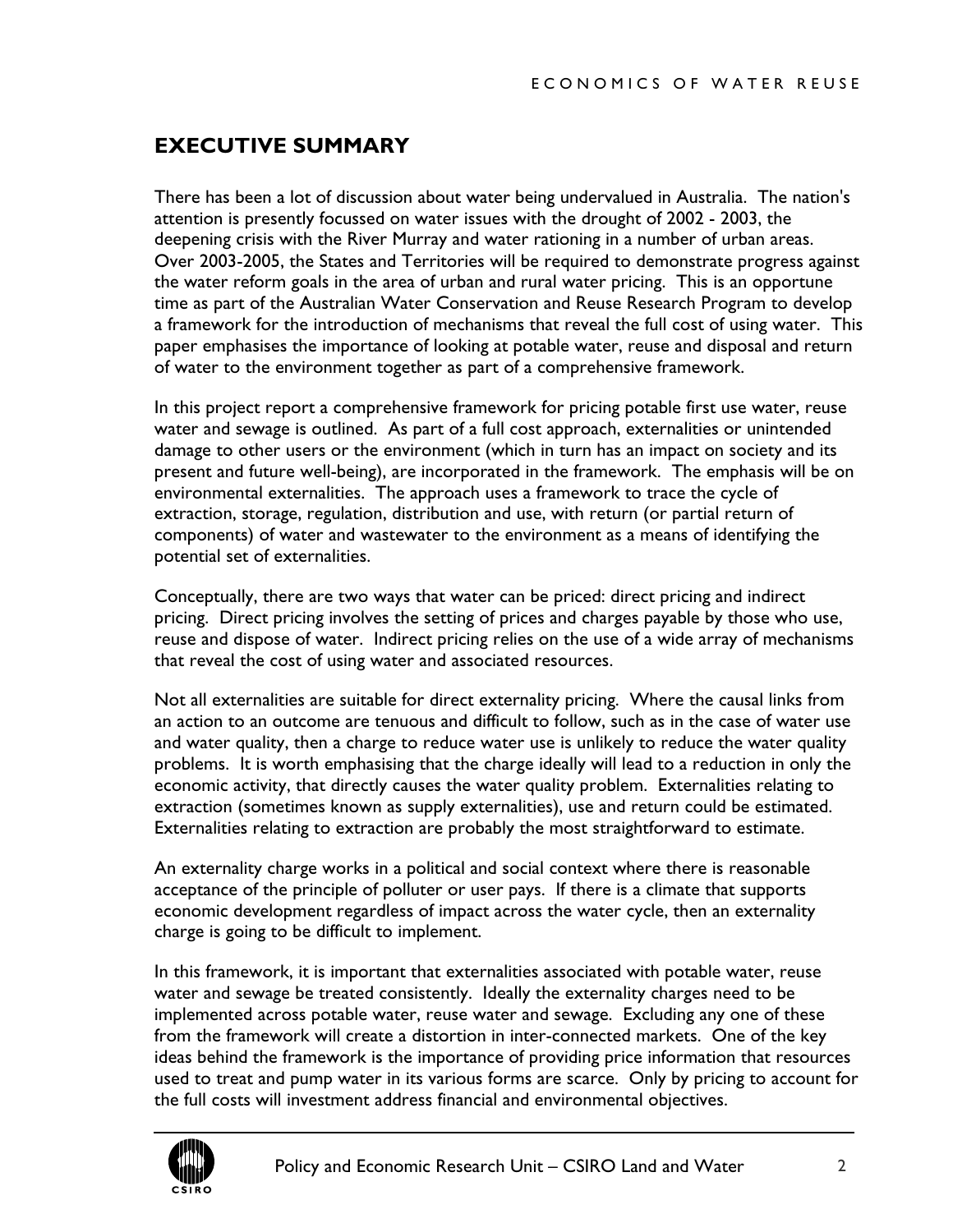Reuse projects initiated by the private sector are often driven by a need for water or a perceived marketing edge. Projects initiated by the wastewater utility are often driven by a need to meet a reuse target and to avoid water based disposal as per Environmental Protection Authority (EPA) guidelines. In this latter situation, the client base must be developed by the wastewater utility. This has led to a number of reuse projects where reuse water was priced at a considerably lower level than potable water. It is difficult to determine if this was a necessary step as part of overcoming the "yuck" factor associated with reuse. One of the potential outcomes of this type of pricing strategy is the over-use of reuse water. In a first best world, whenever prices are set at less than full cost, efficiency considerations dictate that the rationale for doing this needs to be revealed and a process for returning to full cost pricing needs to be put in place.

In summary, the framework is designed to facilitate rational investment in potable water, reuse water and sewage that takes the full costs of production and to the environment into account. This is not to say that if a project is not financially viable from the outset, it should not go ahead. There will be instances, where public investment is required in order for large costs to be avoided or critical ecosystems to be protected. For example, irreparable damage to delicate ecosystems or the large financial and environmental cost of constructing a large dam may be sufficient to justify projects that substitute reuse for potable water. A level playing field is a good starting point for social choices. Construction of a level playing field requires attention to price revelation in all markets and it will take time and targeted research.

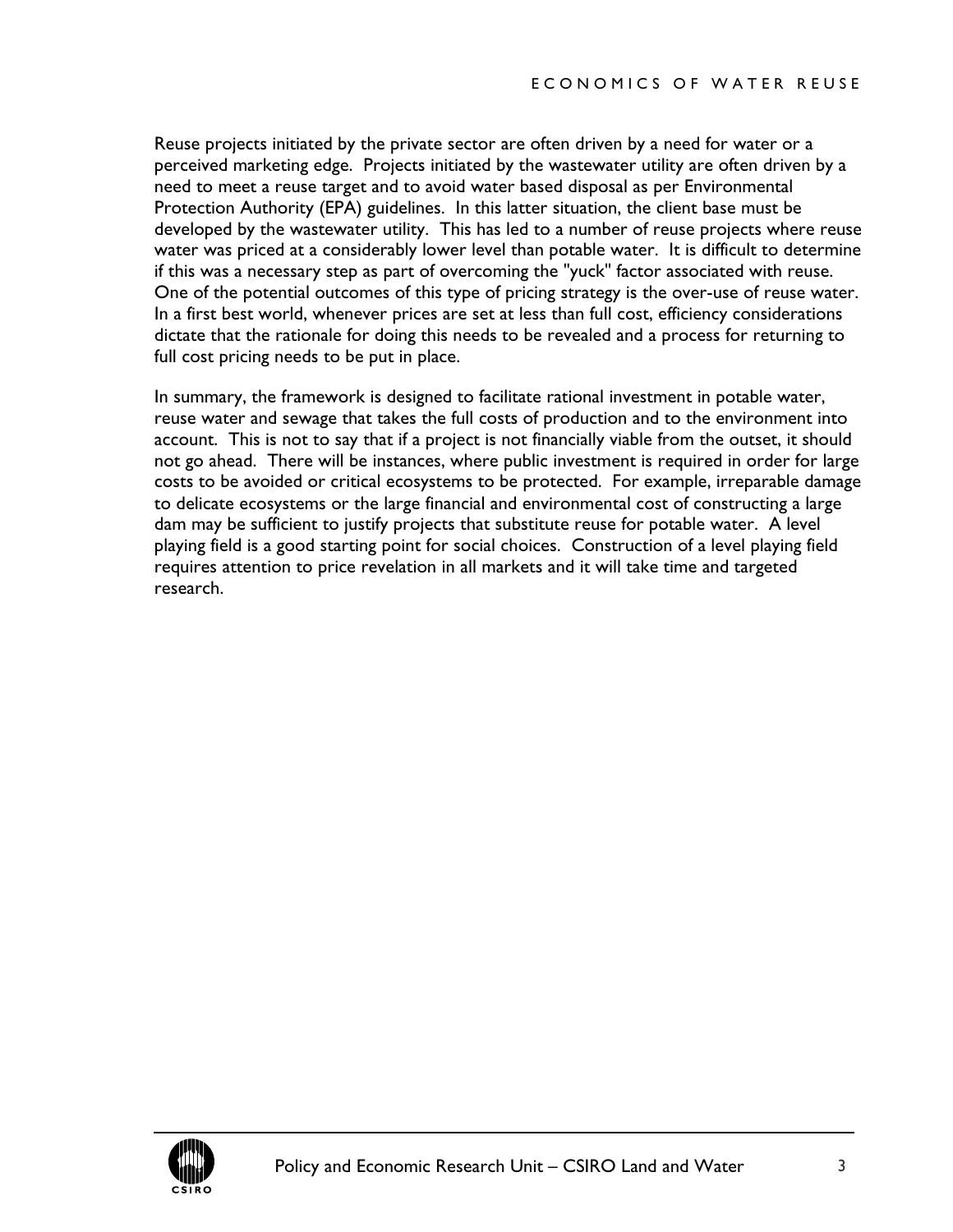## <span id="page-4-0"></span>**ACKNOWLEDGEMENTS**

This research was supported by the Victorian Smart Water Fund as a contribution to the Australian Water Conservation and Reuse Research Program. A Conference Paper was presented at the 2nd National Water Recycling Conference in Brisbane September 1-3, 2003 based on material in this report.

The collegial support and the technical advice of Sébastien Lamontagne, Henning Bjornlund, Jeff Connor, Jim McColl, Mike Young, Paul Pavelic and David Ellis are gratefully acknowledged. Thanks also to Richard Marks, Clive Wright, Kirilly Dickson and John Radcliffe for providing information. While I benefited from their advice, any mistakes and omissions are the responsibility of the author.

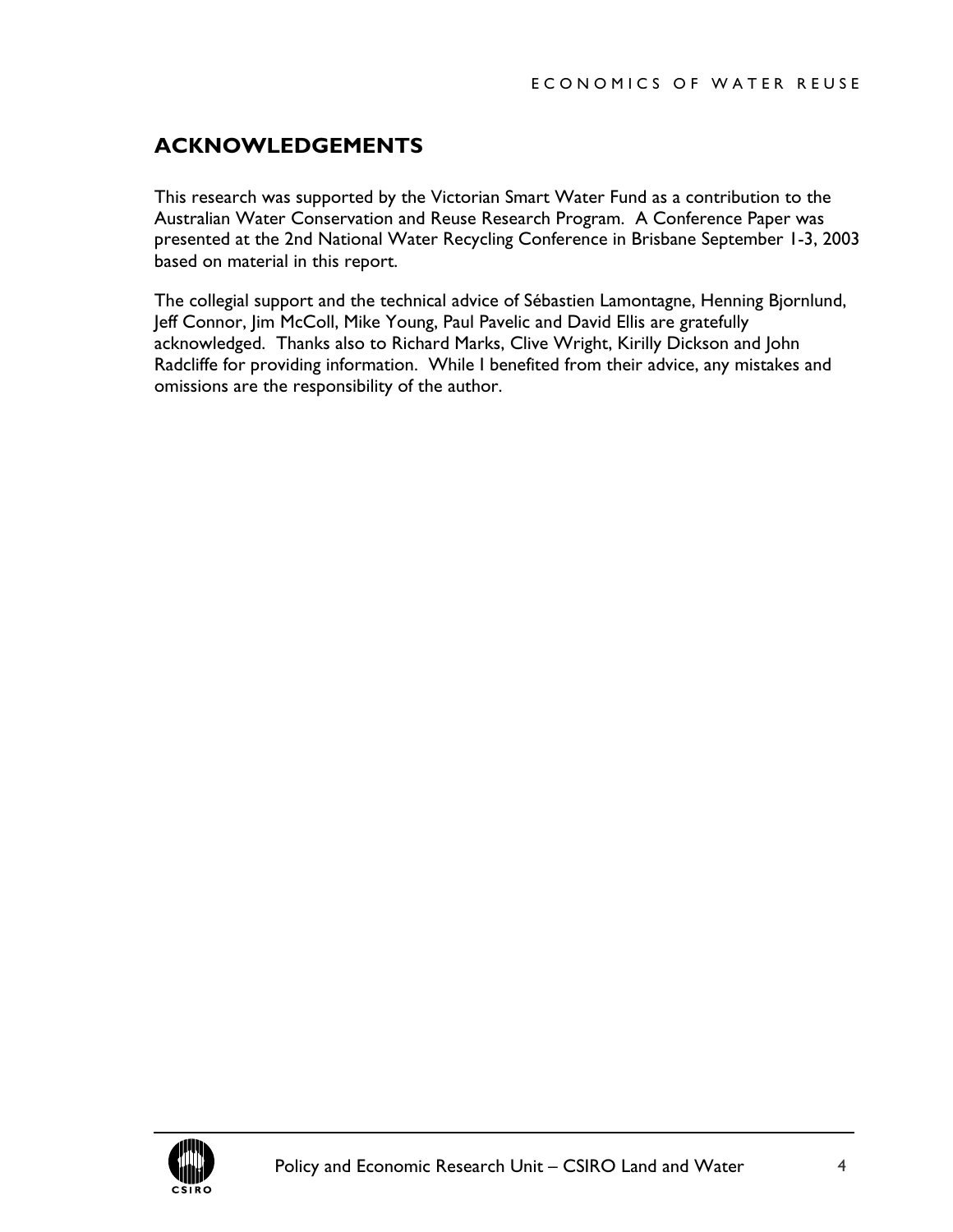|    | <b>Executive Summary</b>             |                                                   |                                                                       | 2           |
|----|--------------------------------------|---------------------------------------------------|-----------------------------------------------------------------------|-------------|
|    |                                      | <b>Acknowledgements</b>                           |                                                                       | 4           |
| Ш  |                                      | <b>Introduction</b>                               |                                                                       | 6           |
|    |                                      | Overview                                          |                                                                       | 7           |
| 2  |                                      |                                                   | <b>Water Reuse In Australia</b>                                       | 8           |
| 3  | <b>A Framework for Water Pricing</b> |                                                   |                                                                       | 9           |
|    | 3.1                                  |                                                   | <b>National Policy Issues</b>                                         | 9           |
|    | 3.2                                  | <b>Current Pricing Policies for Potable Water</b> | 10                                                                    |             |
|    | 3.3                                  | <b>Current Pricing of Reuse Water</b>             | $\overline{13}$                                                       |             |
|    | 3.4                                  | <b>Implications of Current Policies</b>           | $\overline{14}$                                                       |             |
|    | 3.5                                  | Using Price as a Management Tool                  | 16                                                                    |             |
|    |                                      | 3.5.1                                             | Market-Based Instruments                                              | 16          |
|    | 3.6                                  | <b>Conflicting Goals in Pricing</b>               | $\overline{17}$                                                       |             |
|    | 3.7                                  | Dealing with the Conflicting Goals                |                                                                       | 9           |
|    |                                      | 3.7.1                                             | Pricing to balance cost recovery and economic<br>efficiency goals     | $ 9\rangle$ |
|    |                                      | 3.7.2                                             | The Volumetric Charge                                                 | 20          |
|    |                                      | 3.7.3                                             | The Fixed Charge                                                      | 20          |
|    |                                      | 3.7.4                                             | Pricing to account for external costs                                 | 21          |
|    |                                      | 3.7.5                                             | Summary of the Potable, Sewage and<br><b>Reuse Charging Framework</b> | 22          |
| 4  | <b>Externality charges</b>           |                                                   |                                                                       | 23          |
|    | 4.1                                  | Extraction and Transport of Potable Water         | 23                                                                    |             |
|    | 4.2                                  | <b>Some Externality Charges</b>                   | 24                                                                    |             |
|    |                                      | 4.2.1                                             | Extraction                                                            | 24          |
|    |                                      | 4.2.2                                             | Use of Water                                                          | 25          |
|    |                                      | 4.2.3                                             | Disposal                                                              | 25          |
|    | 4.3                                  | Differences in Pricing First Use and Reuse        | 26                                                                    |             |
| 5. |                                      | <b>Concluding Remarks</b><br>27                   |                                                                       |             |
|    |                                      | <b>REFERENCES</b>                                 |                                                                       | 29          |

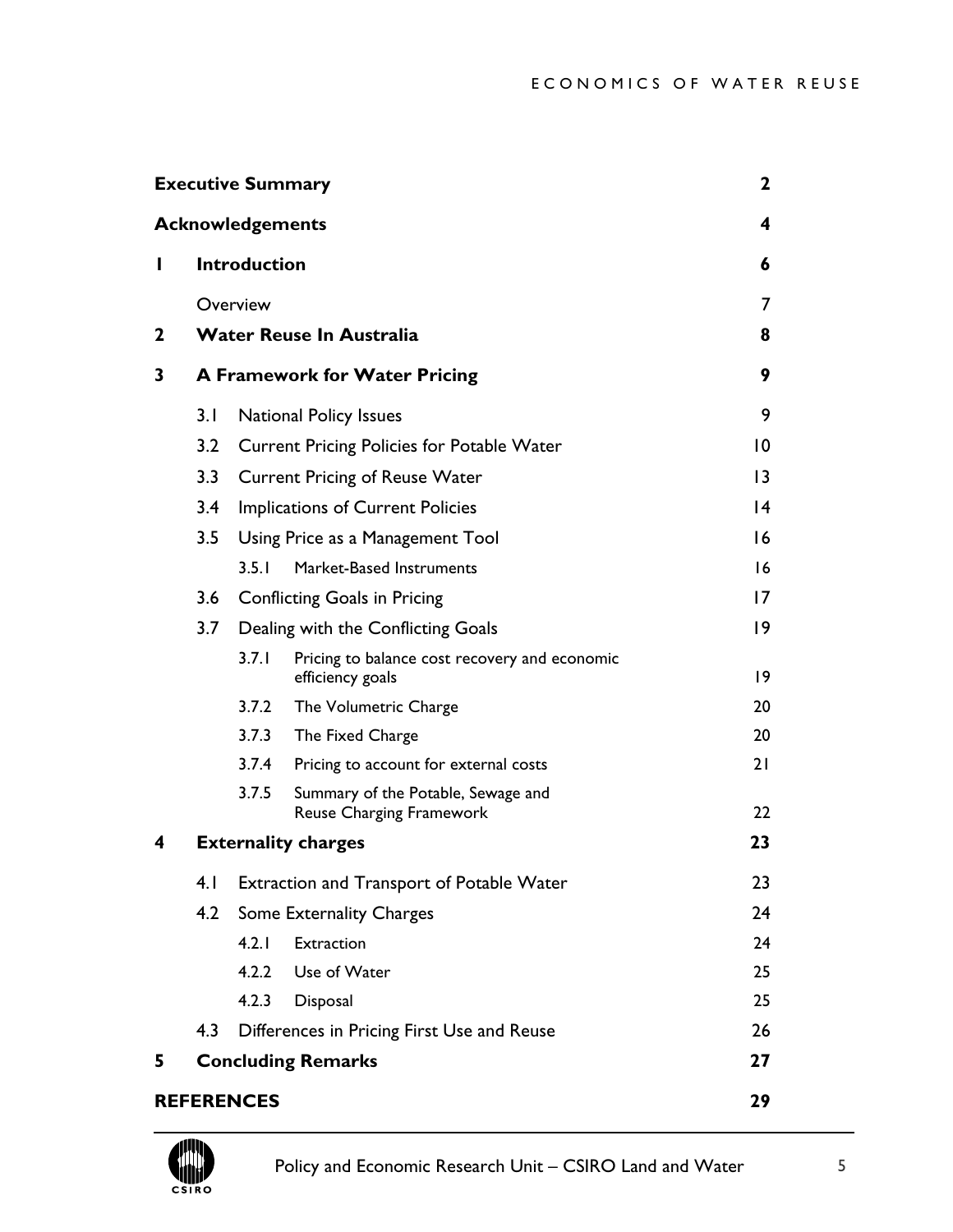# <span id="page-6-0"></span>**1 INTRODUCTION**

Over 2002 - 2003, there was a deepening concern over the nation's water resources. As the drought in the Murray-Darling Basin cut deeply, water restrictions continued in locations such as Perth, Melbourne and the Gold Coast and restrictions were introduced in South Australia.

Water is now being seen as a precious commodity to be rationed. Even if rationing is not economically efficient or necessarily effective, this is the public mood across much of Australia. It is in this context that States and Territories attempt to come to terms with their policies and strategies to manage water.

One challenging option is to reconsider the efficient use of water including potable water, rainwater, stormwater and sewage. $^\mathsf{I}\,$  Economic efficiency in this context means achieving the best use of the resource using markets given the current state of institutional relationships. Economic efficiency requires that prices reflect the costs of producing and delivering water including the costs imposed on others or on the environment. These latter costs are referred to as externalities in the economic and policy literatures.

This is challenging because there can be positive and negative externalities associated with the extraction, storage, regulation, distribution, use and return (or partial return of components) of water and wastewater to the environment. Externalities will relate to the biophysical impact, attributable to a human based action, which in turn have direct and indirect effects on communities. Positive externalities are the benefits that are external to those responsible for a particular human activity or market-based transaction. In a catchment, an example of a positive externality is the elevated water level created in large dams that benefit recreational boaters. A negative externality is an external cost imposed on others. In this case, there are negative externalities associated with the dam, which might include the disruption of fish migration and spawning. The impact on fish populations has a direct impact on anglers and commercial fishing as well as the indirect impact on society through the disruption of ecosystems and the potential for species to become extinct through loss of habitat. Typically negative externalities outnumber and outweigh the positive externalities in most resource use contexts. Often the question of whether or not an externality is positive or negative depends upon one's perspective of the way rights and obligations have been (or should be) defined. In this report the focus will be on environmental externalities which are un-costed. The question of how rights and obligations have and/or should be defined is left for consideration by others as they apply the framework to site and content specific locations.

If households, firms or irrigators took all the external impacts of their decisions into account then we would be much closer to using water at an economically optimal level. At present water users may not be paying the full cost, as there are un-costed impacts on the

<span id="page-6-1"></span><sup>|&</sup>lt;br>|<br>| For the purposes of this report, potable water is defined as water fit for human consumption, rainwater is the water collected in rainwater tanks on the domestic scale, stormwater is water collected from the hard surfaces of urban areas following a storm event and sewage is the wastewater from urban domestic and industrial use.

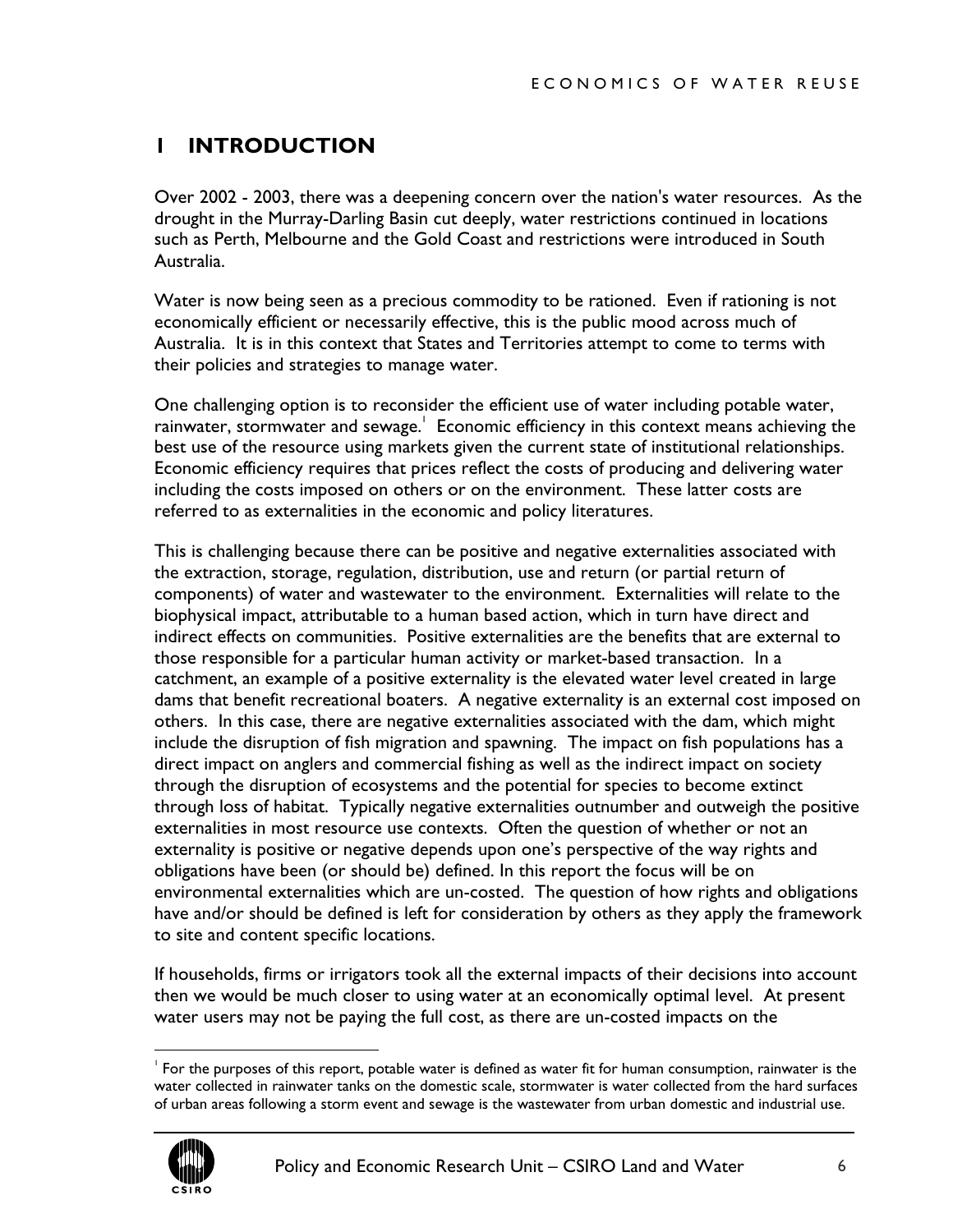<span id="page-7-0"></span>environment associated with extraction through to disposal. If they are paying too little, there will be a tendency towards extracting and using too much. Further, the wastewater produced may not be seen as a resource that can be utilised and ultimately too much will be disposed of or returned in some form to the environment. The result can also be too much investment in infrastructure including wide roads, paved footpaths, etc.

There is, however, more theory than actual practice in the area of measuring and accounting for the cost of externalities in prices. Investment in research designed to reveal the full cost of water reuse is likely to return significant dividends. Conceptually, there are two ways that water can be priced: direct pricing and indirect pricing. Direct pricing involves the setting of prices and charges payable by those who use, reuse and dispose of water. Indirect pricing relies on a variety of mechanisms that reveal the cost of using and associated resources. For instance, the development of a full suite of tradeable property rights to extract, use and return water to the environment will result in markets for tradeable permits sending signals about conservation and the value of the resources. Considerable investments in institutions, research and political capital are required to set up full-fledged tradeable property right systems.

This project report will outline some practical approaches to pricing, given the nature of the externalities and the multiple conflicting objectives inherent to pricing policy. Some suggestions regarding which externalities are likely to be amenable to externality pricing are provided. Pricing policies will send signals to the private sector regarding scarcity of resources and this aids in encouraging investment to fall in line with financial, social and environmental objectives. There are limitations to pricing policies and situations where pricing may not produce desired outcomes. Governments and industry may still need to make strategic investments in water conservation and reuse projects even with full cost pricing, as prices cannot fully capture the complex interactions between water use and the biophysical processes of water-dependent ecosystems.

## **Overview**

This report will consider how the price of reticulated, "first-use" or "potable" water, reuse water and the price of sewage can be used to manage the third party impacts including impacts upon the environment. The starting step is to look at the extent of water reuse in Australia and provide an overview of current pricing in potable water, sewage disposal and reuse water. The next step is to provide a pragmatic framework for full cost pricing that incorporates externalities and addresses some of the conflicting goals inherent to pricing policies. The framework considers various points in the water cycle from extraction, storage, distribution and use through to return to the environment. Some examples of supply externalities are drawn from the River Murray and potential use and return externalities are also discussed. Finally, the report concludes with some remarks about the role of cost benefit analysis in social choices, a summary of the role of full cost pricing using direct and indirect pricing mechanisms and opportunities for further investment are identified.

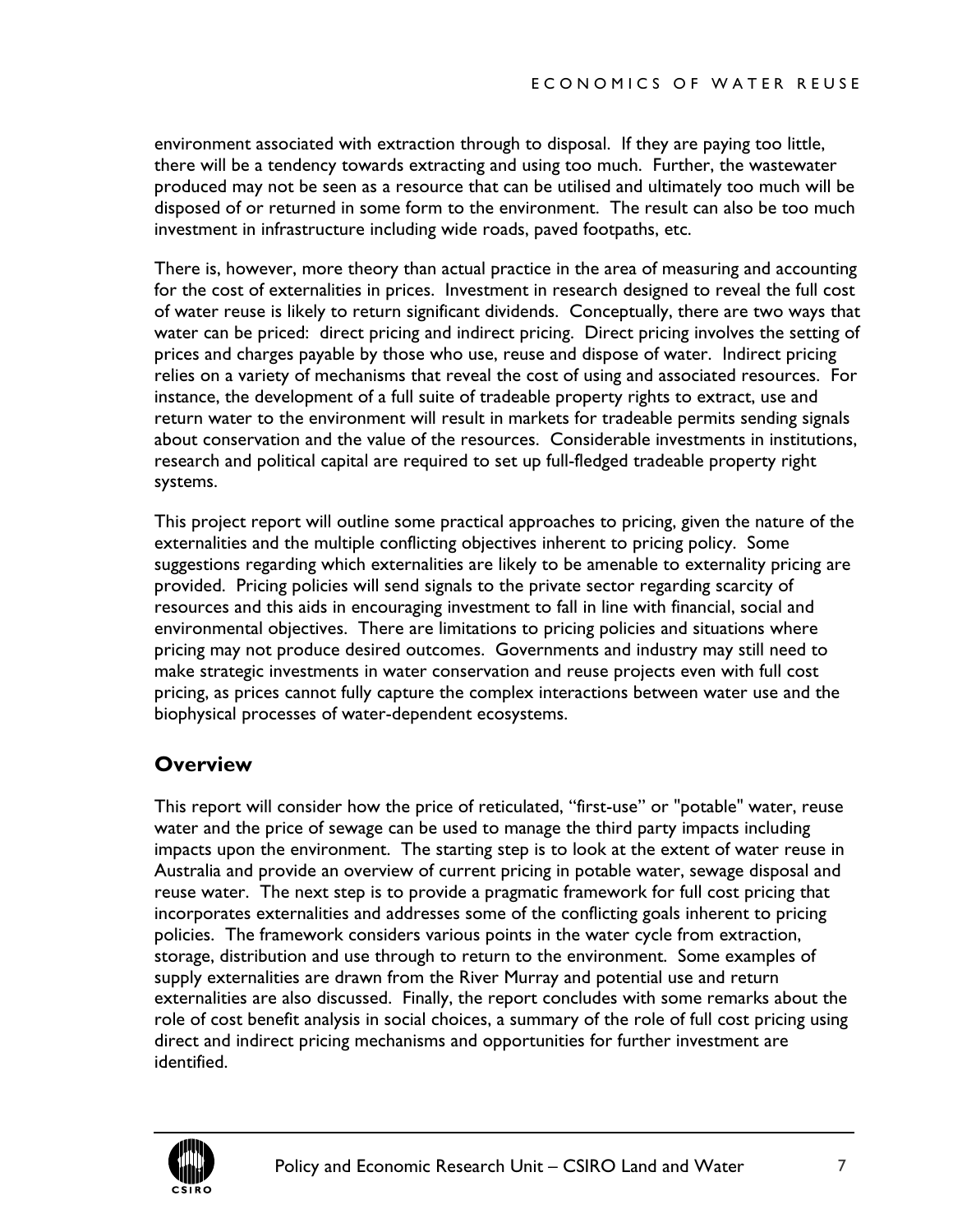# <span id="page-8-0"></span>**2 WATER REUSE IN AUSTRALIA**

A relatively small component of all the wastewater produced in Australia is currently reused in Australia. Approximately 10% is being reused according to Radcliffe (2003b). Reuse is largely being driven by factors such as:

- Requirements by environmental protection authorities to reduce the volume of effluent being released to bodies of water;
- Requirements by licensing bodies to increase the amount of water reused as part of an overall demand management strategy;
- **Desire to demonstrate new technologies and innovative urban design strategies; and**
- Shortage of water for irrigation purposes or industrial purposes in certain locations.

| <b>Region</b>                   | <b>Wastewater GL/yr</b> | <b>Reuse GL/yr</b> | Percentage |
|---------------------------------|-------------------------|--------------------|------------|
| Queensland                      | 339                     | 38                 | 11.2       |
| New South Wales                 | 694                     | 61.5               | 8.9        |
| Australian Capital<br>Territory | 30                      | 1.7                | 5.6        |
| Victoria                        | 448                     | 30.1               | 6.7        |
| Tasmania                        | 65                      | 6.2                | 9.5        |
| South Australia                 | 0                       | 15.2               | 15.1       |
| Western Australia               | 126                     | 12.7               | 10.0       |
| Northern Territory              | 21                      | I.I                | 5.2        |
| Australia                       | 1824                    | 166.5              | 9.1        |

Table 1 - Estimates of Water Reuse by State and Territory from Water Utility Sewage Treatment Plants in Australia 2001-2002

Source: Radcliffe (2003b)

Typical reuse water applications include the following:

- **Amenity areas parks, gardens, ovals, gold courses;**
- **Commercial agriculture viticulture, floriculture, turf grass, pastures, hay cropping and** vegetable production;
- Forestry plantation forestry;
- **Industrial applications; and**
- Residential use as part of third pipe developments.

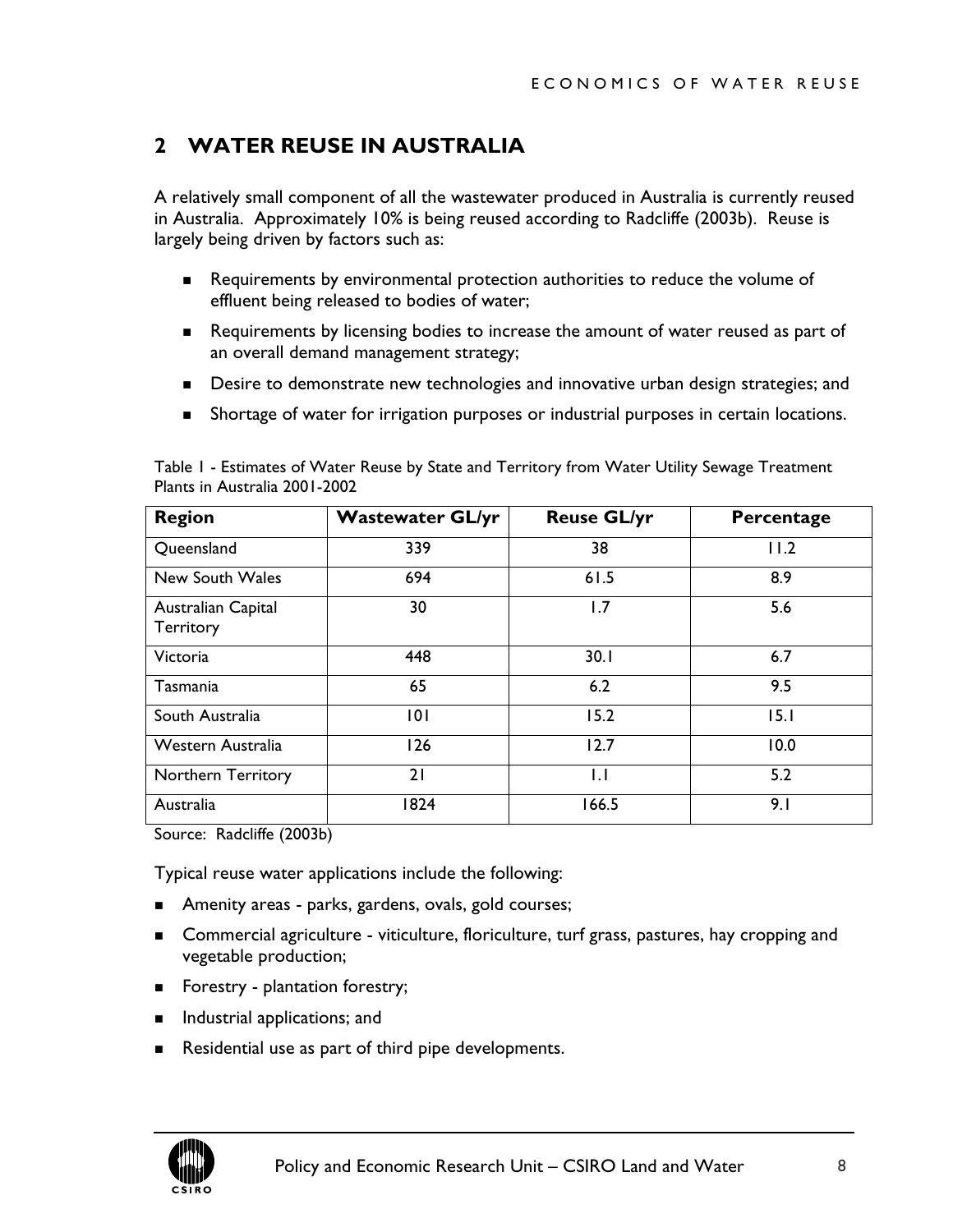# <span id="page-9-0"></span>**3 A FRAMEWORK FOR WATER PRICING**

## **3.1 National Policy Issues**

A pricing framework for potable water, wastewater and reuse water cannot be considered in isolation of the broader water resource management policies in Australia. Of critical importance has been the adoption of the National Competition Policy (NCP). The NCP water reform obligations in water arose out of the acknowledgement of the Council of Australian Governments (CoAG) that the management and regulation of Australia's water resources was in need of reform. The strategic framework that emerged set out a map of the economic, social and environmental objectives to be undertaken by governments. The critical component of the 1994 National Water Reform Agenda package included:

- 1. All water pricing is to be based on the principles of full cost recovery and transparency of cross-subsidies.
- 2. Any future new investment in irrigation schemes, or extensions to existing schemes, are to be undertaken only after appraisal indicates it is economically viable and ecologically sustainable.
- 3. States and Territory governments, through relevant agencies, are to implement comprehensive systems of water allocations or entitlements, which are to be backed by the separation of water property rights from land and include clear specification of entitlements in terms of ownership, volume, reliability, transferability and, if appropriate, quality.
- 4. The formal determination of water allocation entitlements, including allocations for the environment as a legitimate user of water.
- 5. Trading, including cross border sales, of water allocations and entitlements within the social or physical and ecological constraints of catchments.
- 6. An integrated catchment management approach to water resource management be adopted.
- 7. The separation, as far as possible, of resource management and regulatory roles of government from water service provision.
- 8. Greater responsibility at the local level for the management of water resources.
- 9. Greater public education about water use and consultation in the implementation of water reforms, and appropriate research into water use efficiency technologies and related areas.

Source: http://www.affa.gov.au/water-reform/facts2.html

Each State and Territory was given the flexibility to adopt its own approach to implementation depending on its own unique institutional and natural characteristics. Periodic evaluation of progress against goals has been undertaken as part of a system of inter-governmental transfers known as Tranche payments. Water reforms have proven to be a challenging area and different States have undertaken reforms in some areas faster than others. From the 2003-2004 NCP Assessment Framework for Water Reform, governments

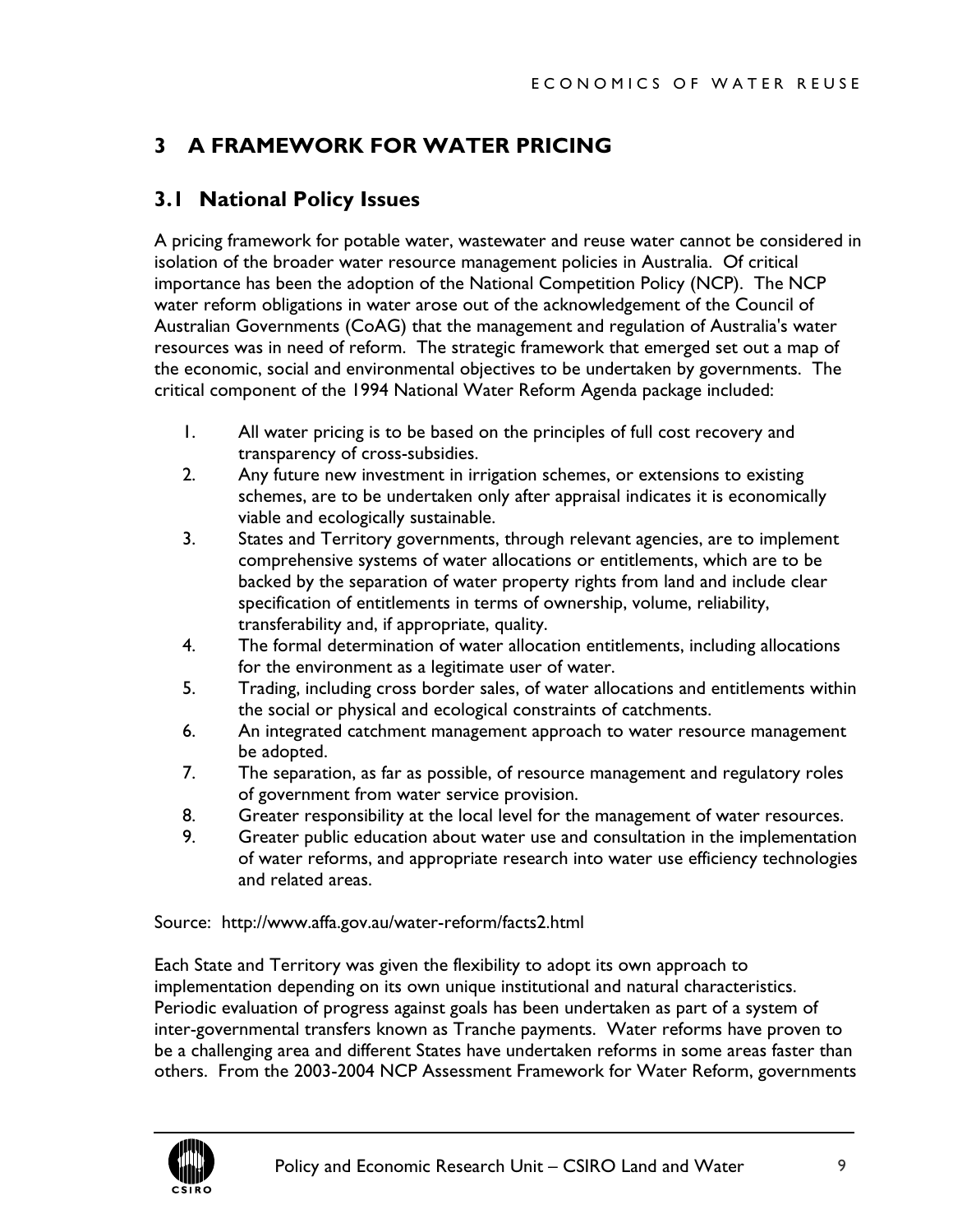<span id="page-10-0"></span>need to report on how externalities are to be dealt with in the price of water and potentially passed on to water users as part of the price:

*"Governments agreed to set prices so water and wastewater businesses earn sufficient revenue to ensure their ongoing commercial viability but to avoid monopoly returns. To this end governments agreed that prices should be set by a jurisdictional regulator (or its equivalent) to recover:* 

- *at least the operational, maintenance and administrative costs, externalities, taxes or tax equivalents (not including income tax), the interest cost on debt, dividends (if any) and provisions for future asset refurbishment/replacement.*
- *at most the operational, maintenance and administrative costs, externalities, taxes or tax equivalent regimes, provision for the cost of asset consumption and cost of capital, the latter being calculated as being the weighted average cost of capital.*"

(Source: National Competition Council 2003, p.12)

Accounting for externalities in the price of water represents a step towards this "full cost of water". Each of the States will be reporting on the rationale for how these costs are passed on in the form of prices. However, the Assessment Framework also makes reference to the potential for using a portfolio of tools including property rights, charges, rebates and standards to manage externalities effectively. The High Level Steering Group (HLSG) on Water in an exposure draft of guidelines for managing externalities has suggested that:

*"[W]hile it may be possible to identify an externality it may not always be possible to identify and target its cause. Furthermore, even where the cause can be identified the benefits of taking action may not exceed the costs. Therefore, these guidelines have been formulated in the context of the following general goal:* 

*... To achieve an efficient and acceptable level of externalities in water resources rather than to eliminate such externalities altogether."* 

*(Source: Cope 2002, p.5)*

Pricing is likely to be only part of the solution to restore health to Australia's working rivers. There are many objectives inherent to pricing strategies and these will be reviewed in the next sections. As we shall see there are also considerable difficulties, but not insurmountable, in quantifying externalities.

## **3.2 Current Pricing Policies for Potable Water**

At present potable water is priced according to a two-part price or tariff consisting of:

- A fixed access charge that does not vary with the amount of water consumed; and
- A variable charge based on the volume of water purchased which may be stepped or multipart.

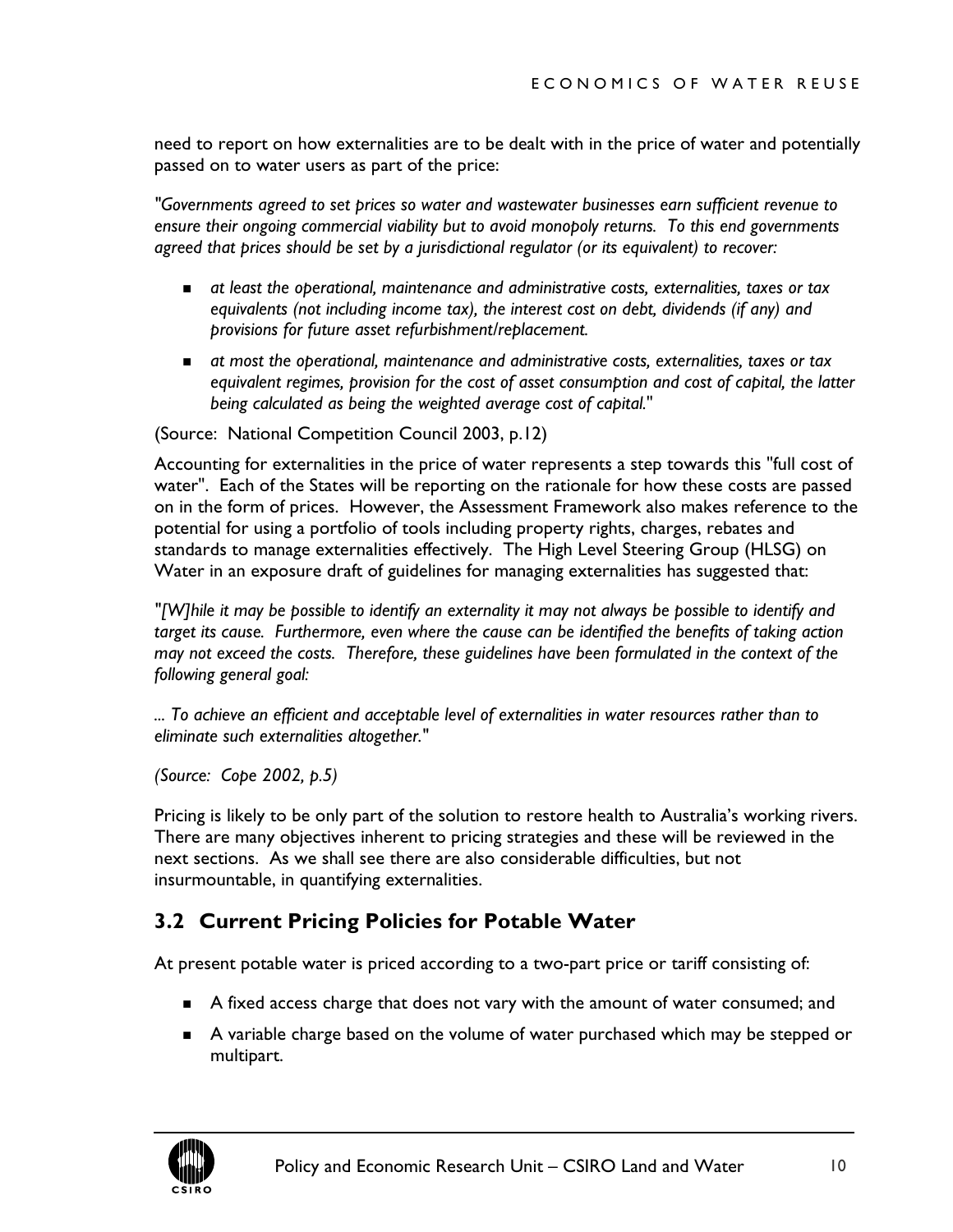Hunter Water Corporation first introduced two-part tariffs in July 1982 (WSAA, 2001). Other utilities have been introducing similar charges as a result of the 1994 CoAG national water reforms.

Sewage pricing takes different forms across utilities including:

- A fixed access charge;
- Based on number of pedestals;
- **Meter size; or**
- **Property value.**

[Table 2](#page-12-0) summarises the current set of charges across the major urban water utilities in Australia. The approach varies considerably across the utilities. All the major utilities in the assembled table use a two-part price for potable water. The fixed access charge for most utilities consists of a flat fee that applies to all users. Five utilities have a fixed access charge that is set at different levels based on meter size or flow factor.

At present, no water utilities explicitly charge a **resource rent** which is defined as the long term economic profit that can be earned as the result of having the rights to a resource and most often discussed in terms of land. For instance, superior resources such as better quality land will earn a rent that reflects this higher quality (Perloff, 1999). Scarcity rents are a related concept. **Scarcity rents** are the premium that a scarce factor of production can attract such as an oil and gas reserve. In general, tradeable rights to water in the lower connected Murray River attract a scarcity rent. Scarcity rents are a forward-looking concept that should anticipate future increases in demand and changes in costs of extracting the resource according to Tietenberg (1992). There is the potential for this sort of charge where a water utility holds tradeable rights to water in a catchment where the water entitlements are fully utilised and all potable water sources whether surface or groundwater, are largely controlled and managed. Either governments, utilities or the water resource users capture the rents.

In charging for sewage disposal, a few utilities use a fixed access charge that is set at a particular level based on location within the area being serviced. Two utilities have a fixed fee based on property values. Approximately two-thirds of the utilities impose only a flat fixed access charge for sewage disposal with no variable charge component. Sewage pricing is probably an area which would benefit from extensive review to ensure that economic and environmental objectives are being met.

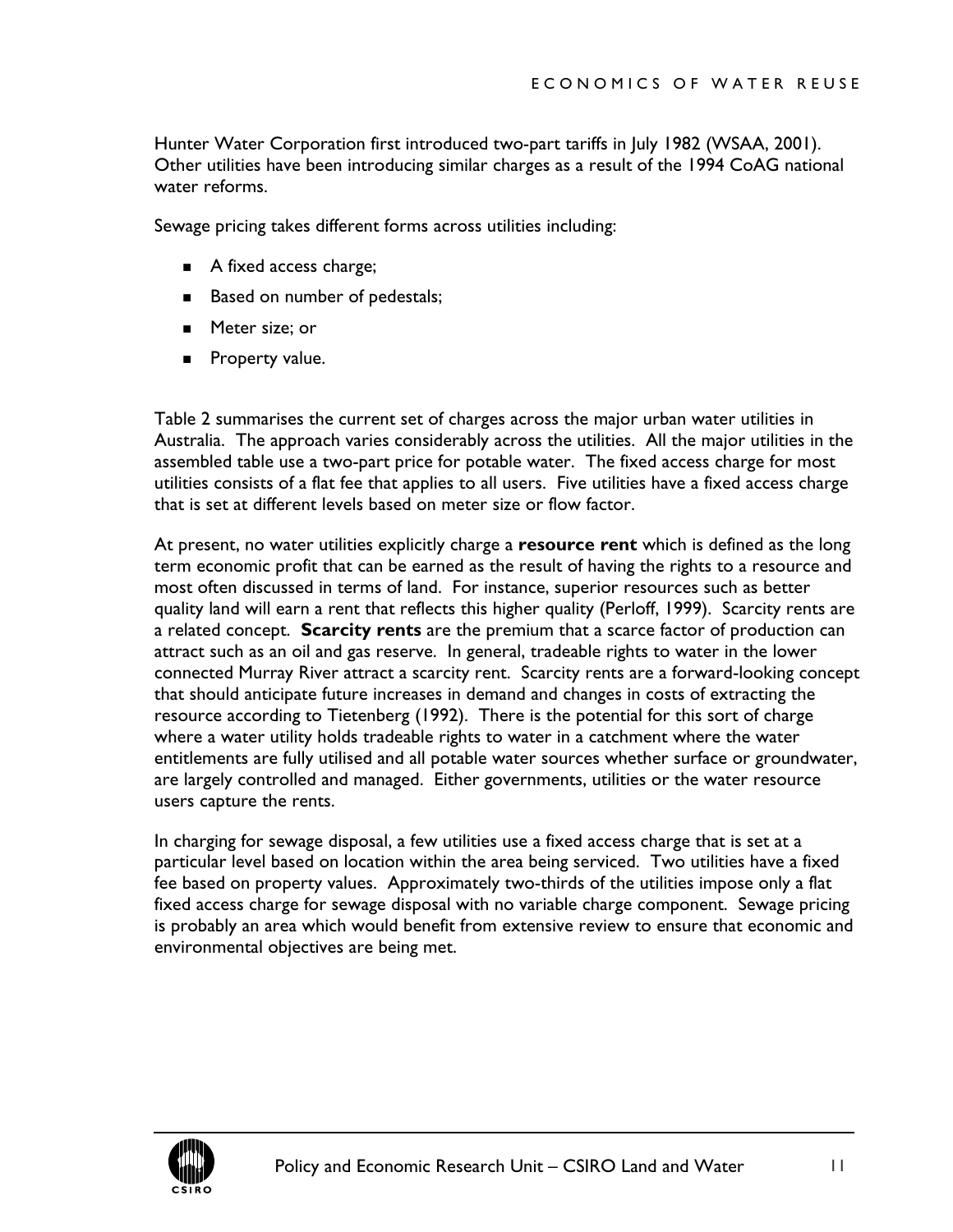|                                                                   |       | <b>Fixed Component</b> |              | <b>Variable Charge</b>                |
|-------------------------------------------------------------------|-------|------------------------|--------------|---------------------------------------|
| <b>Water Utility</b>                                              |       | Minimum \$             | <b>Basis</b> | cents per kL                          |
| <b>ACTEW Corporation</b>                                          | Water | 125                    | fixed        | 41 < 200; 97 > 200*                   |
|                                                                   | Sewer | 339.20                 | fixed        | none                                  |
| <b>Barwon Water</b>                                               | Water | 102.60                 | fixed        | 70                                    |
|                                                                   | Sewer | 125.50                 | fixed        | 86                                    |
| <b>Brisbane City Council</b>                                      | Water | 100                    | fixed        | 82                                    |
|                                                                   | Sewer | 315                    | fixed        | none                                  |
| Central Gippsland                                                 | Water | 69.90                  | fixed        | 55                                    |
| Water                                                             | Sewer | 209.65                 | fixed        | 88                                    |
| Central Highlands                                                 | Water | 56.21                  | fixed        | 32 to 76                              |
| Water                                                             | Sewer | 205.60 to 313.34       | per town     | none                                  |
| City West Water                                                   | Water | 81.92                  | fixed        | 77                                    |
|                                                                   | Sewer | 89.04                  | fixed        | 88                                    |
| Coliban                                                           | Water | 92.70                  | meter size   | 33 to 62                              |
|                                                                   | Sewer | 229.10                 | per town     | none                                  |
| <b>Gold Coast</b>                                                 | Water | 173                    | fixed        | 65                                    |
|                                                                   | Sewer | 393                    | fixed        | none                                  |
| <b>Gosford City Council</b>                                       | Water | 70                     | fixed        | 70                                    |
|                                                                   | Sewer | 340.30                 | fixed        | none                                  |
| <b>Goulburn Valley Water</b>                                      | Water | 85.30                  | meter size   | 35 to 43                              |
|                                                                   | Sewer | 172.70 to 215.30       | per town     | none                                  |
| Hunter Water                                                      | Water | 26.55                  | meter size   | 94 <1000; 86>1000                     |
| Corporation                                                       | Sewer | 222.96                 | property     | 41                                    |
| Ipswich Water                                                     | Water | 162                    | fixed        | $\overline{52}$ < 100; 90 101-150 and |
|                                                                   |       |                        |              | 128 > 150                             |
|                                                                   | Sewer | 410                    | fixed        | none                                  |
| Logan Water                                                       | Water | 145                    | flow factor  | 79                                    |
|                                                                   | Sewer | 324                    | fixed        | none                                  |
| Power and Water                                                   | Water | 103.11                 | meter size   | 68                                    |
| Corp                                                              | Sewer | 322.06                 | fixed        | none                                  |
| <b>SA Water</b>                                                   | Water | 130                    | fixed        | $40 < 125$ ; 97 > 125                 |
|                                                                   | Sewer | 241                    | property     | none                                  |
| South East Water                                                  | Water | 34.80                  | fixed        | 79                                    |
| Limited                                                           | Sewer | 126.60                 | fixed        | 84                                    |
| Sydney Water                                                      | Water | 75                     | fixed        | 94                                    |
|                                                                   | Sewer | 328.36                 | fixed        | none                                  |
| <b>Water Corporation</b>                                          | Water | 144.20                 | fixed        | $\overline{40}$ < 150; 65 151-350; 88 |
|                                                                   |       |                        |              | 351-550;101 551-750, etc.             |
|                                                                   | Sewer | 228.55                 | property     | none                                  |
| Yarra Valley                                                      | Water | 57.36                  | fixed        | 75                                    |
|                                                                   | Sewer | 122.76                 | fixed        | 87                                    |
| * Abstraction charge 20c/KL<br>Source: Assembled from WSAA (2003) |       |                        |              |                                       |

<span id="page-12-0"></span>Table 2 - Price of Potable Water and Sewage Disposal

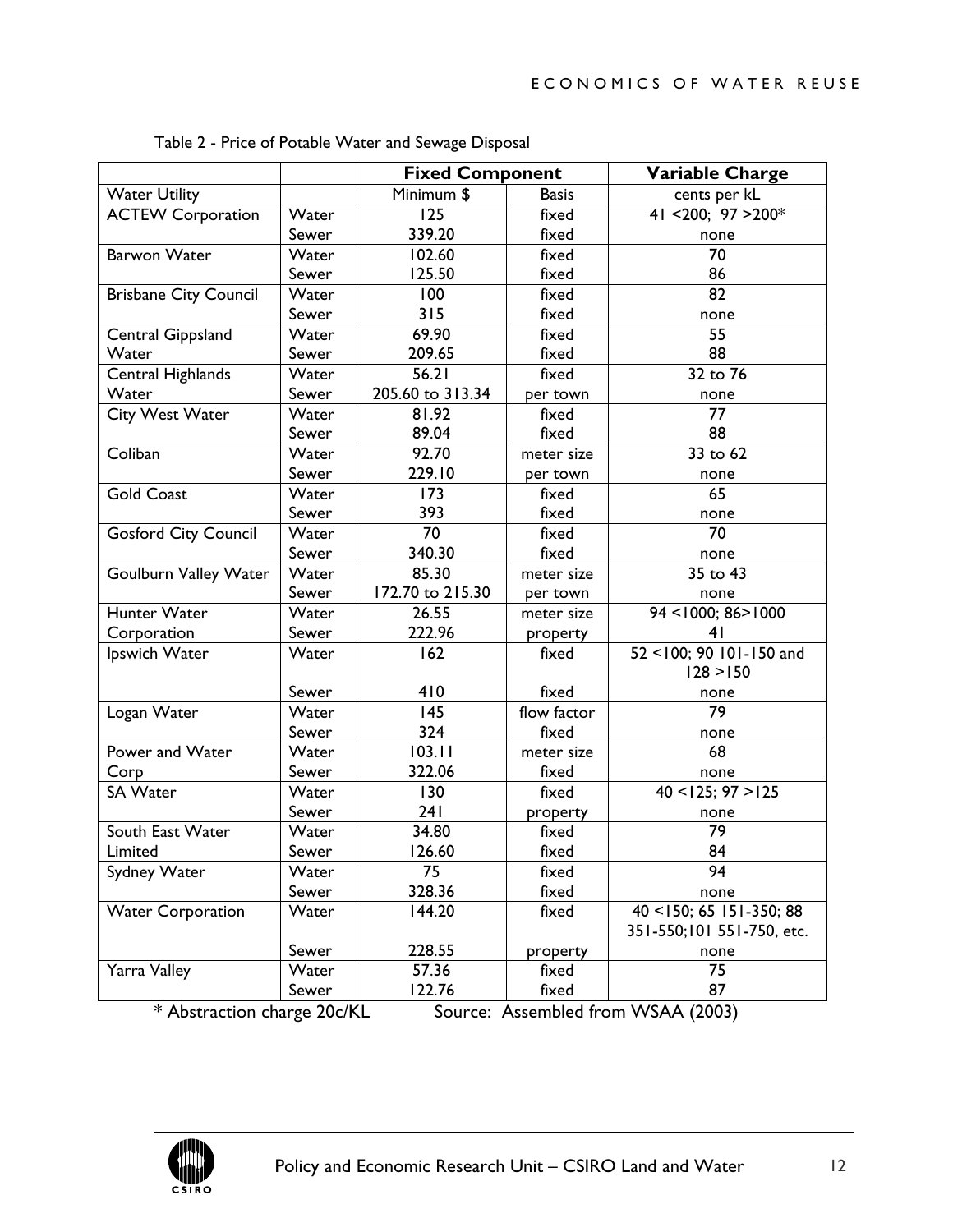## <span id="page-13-0"></span>**3.3 Current Pricing of Reuse Water**

Reuse pricing is determined on a project-by-project basis. Projects initiated by the private sector are driven by a need for water or a perceived marketing edge. Projects initiated by the wastewater utility are often driven by a need to meet a reuse target and to avoid water based disposal as per Environmental Protection Authority (EPA) guidelines. In this latter situation, the client base must be developed by the wastewater utility. The projects may require only the investment in infrastructure (or partial payment) where the user links into the existing pipelines or sewage treatment plant. An example is Dunheved Golf Club in NSW where the golf club receives up to I ML/day of tertiary treated and disinfected wastewater. The club is required only to repay the capital cost of the distribution system in the form of a monthly fee for 20 years (AATSE, 2004). A number of projects cited in AATSE (2004) have involved various subsidies in order to encourage the uptake of reused water. Examples include the Grampians Water project, which attracted some Commonwealth Government Landcare funding. Similarly the Springfield residential development in Queensland received funding from NHT Coasts and Clean Sea program.

In terms of water quality, residential and industrial users often require higher quality water. Industrial users may undertake additional desalination of the reused water such as the Townsville scheme listed in [Table 3.](#page-14-1) In the case of Mawson Lakes in South Australia, treated reuse water is piped from the Bolivar treatment plant, mixed with stormwater to produce a high quality water and then piped through a third pipe system for outdoor use.

In terms of willingness to pay, agricultural and horticultural users often represent the lower end of the market. Industrial and residential users are willing to pay prices closer to the prices charged for reticulated potable water at present. However, the drought and changes in property rights to water may make reused water look more favourable in terms of security for uses in horticulture and viticulture in the future. As a general rule, the full cost of recycling, potable water production via desalination etc. and the cost of traditional supply sources. For efficiency, all estimates of full cost need to take into account the costs of infrastructure provision and maintenance as well as delivery costs and the cost of externalities.

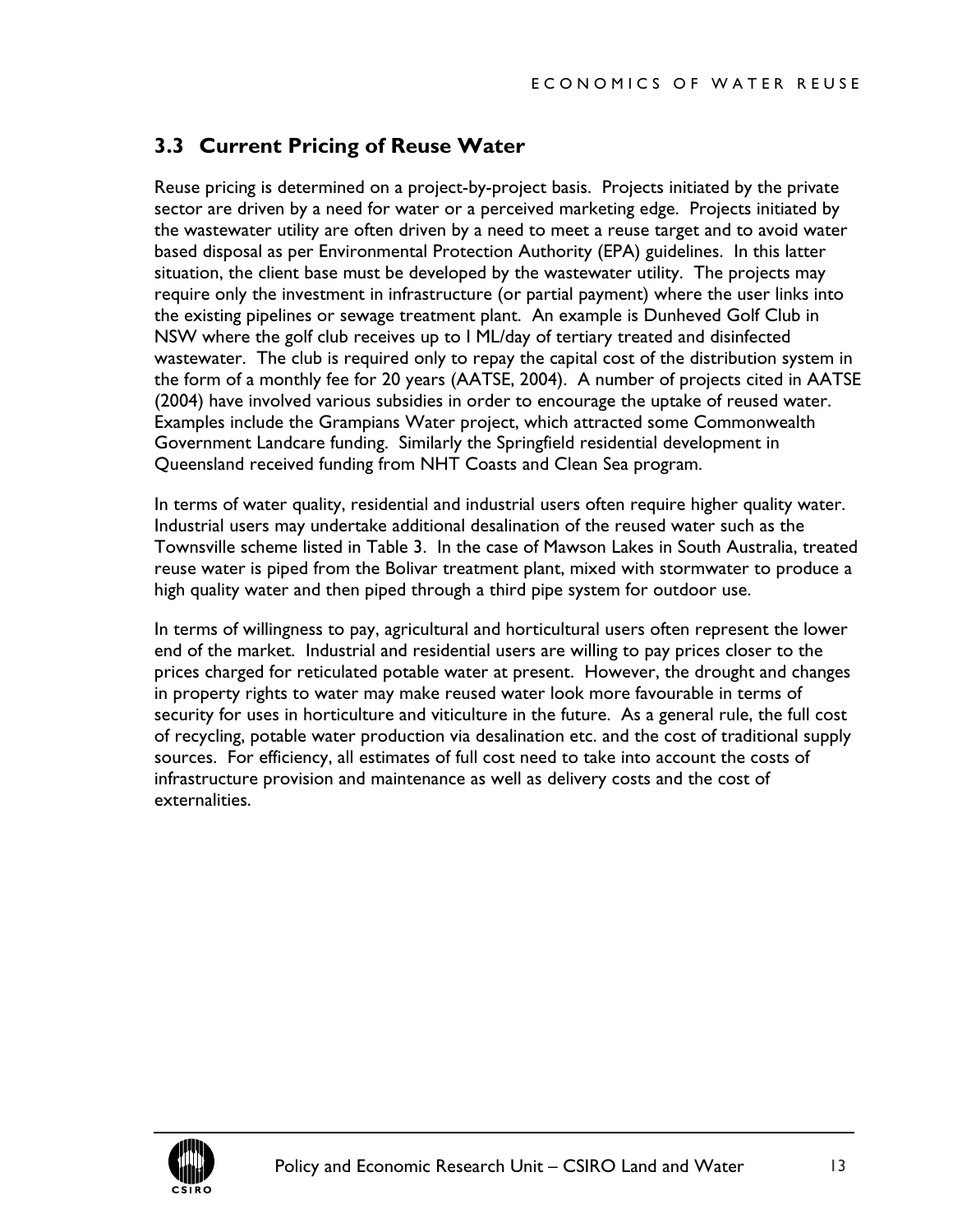| <b>Location</b>                                | <b>Use</b>                                                          | <b>Class</b>   | Price per kL                                 | <b>Reference</b>                    |
|------------------------------------------------|---------------------------------------------------------------------|----------------|----------------------------------------------|-------------------------------------|
| Northern Adelaide<br>Plains, SA                | Irrigated horticulture<br>vegetables                                | A              | 7-15 cents                                   | <b>AATSE 2004</b>                   |
| Sydney - Rouse Hill,<br><b>NSW</b>             | Residential supply for<br>toilets, home gardens                     | $\overline{A}$ | 28 cents                                     | <b>AATSE 2004</b>                   |
| Springfield, QLD                               | Residential supply for<br>toilets, home gardens                     | $\overline{A}$ | 43 cents                                     | <b>AATSE 2004</b>                   |
| Southern Vales,<br>Willunga Basin, SA          | Vineyards                                                           | B/C            | 53 cents                                     | <b>AATSE 2004</b>                   |
| Olympic<br>Park/Newington NSW                  | Public facilities and<br>residential supply for<br>toilets, gardens | A              | 83 cents                                     | <b>AATSE 2004</b>                   |
| Mawson Lakes, SA                               | Residential third pipe<br>supply for toilets and<br>gardens         | A              | 75 % of potable<br>for $>125$ kL             | R. Marks Personal<br>communication  |
| Fyshwick Sewage<br><b>Treatment Plant, ACT</b> | Public parks and<br>sporting fields                                 | $\overline{A}$ | 75% of potable<br>water (stepped<br>charges) | K.Dickson Personal<br>communication |
| Barwon Water,<br><b>Geelong VIC</b>            | Horticulture                                                        | A              | 35-58 cents                                  | <b>AATSE, 2004</b>                  |
| Eastern Irrigation<br>Scheme, VIC              | Horticulture, golf<br>courses, race courses                         | $\overline{A}$ | 25-30 cents<br>winter rate 12c               | C. Wright Personal<br>communication |
| Western Irrigation<br>Scheme, VIC              | Horticulture                                                        | A              | 12.6 cents                                   | C. Wright Personal<br>communication |
| Sandhurst, VIC                                 | Residential area,<br>parklands, golf courses                        | A              | 50 to 60 cents                               | C. Wright Personal<br>communication |
| Lockhear, QLD                                  | Horticulture                                                        | A              | 30 cents                                     | C. Wright Personal<br>communication |
| Toowoomba, QLD                                 | Industrial                                                          | A              | 40 to 50 cents                               | C. Wright Personal<br>communication |
| Luggage Point, QLD                             | Industrial                                                          | $\overline{A}$ | 50 to 60 cents                               | C. Wright Personal<br>communication |
| Townsville, QLD                                | Industrial                                                          | $\overline{A}$ | 120 cents                                    | C. Wright Personal<br>communication |
| Clarence Scheme, TAS                           | Pasture, horticulture                                               | A              | $\overline{5}$ - 10 cents                    | C. Wright Personal<br>communication |

<span id="page-14-1"></span><span id="page-14-0"></span>Table 3 - Price of Reuse Water

# **3.4 Implications of Current Policies**

Governments are currently reviewing pricing of potable water and irrigation water as part of the NCP water reform assessment process. Generally the move towards two-part tariffs has resulted in a decrease in overall water consumption and been useful in sending signals to consumers that water is not an unlimited resource. The previous section has demonstrated that the price of reuse water is often set at less than potable water. The full cost of reuse

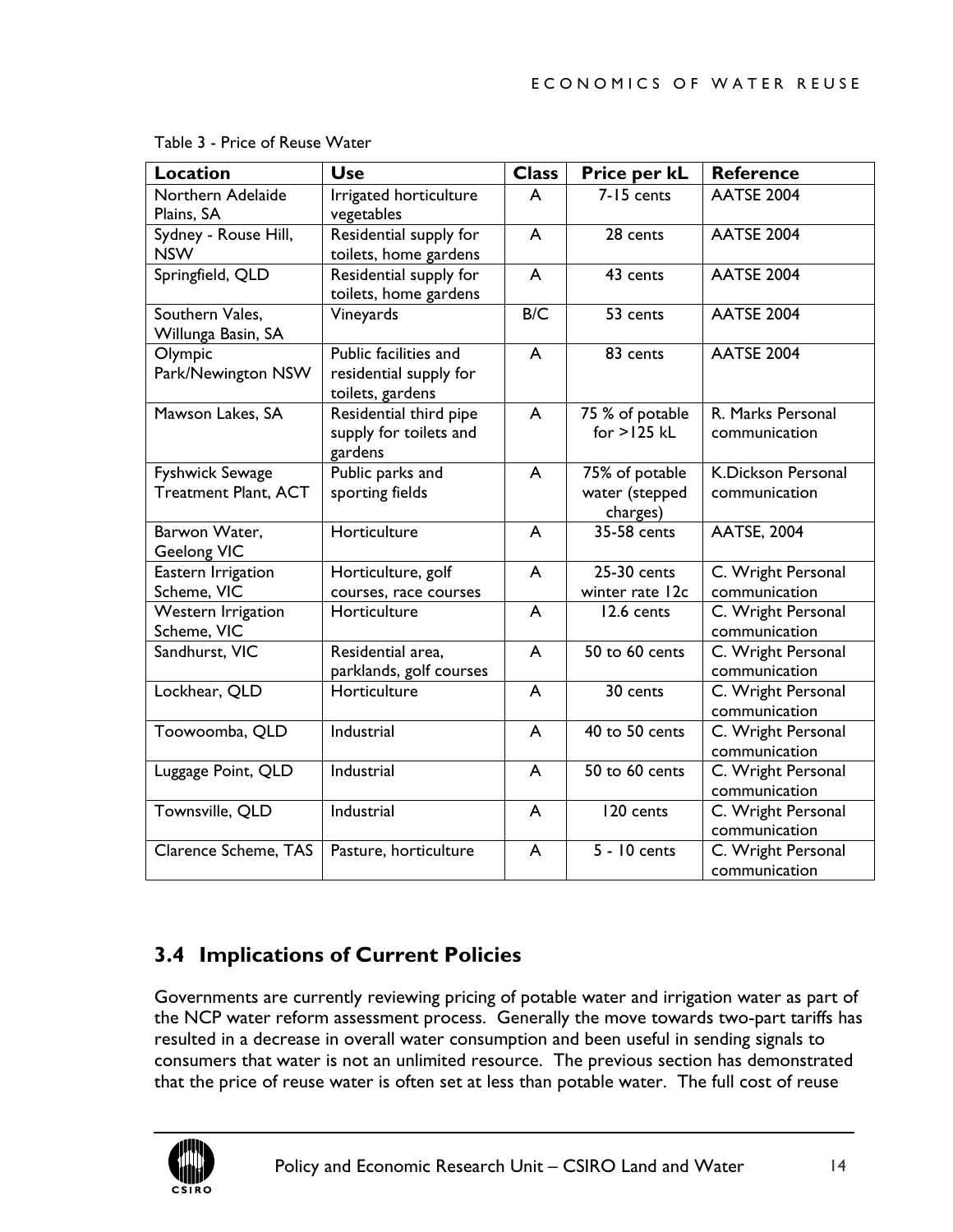projects has been estimated to range from \$1.45 per kL (Springfield, QLD) to over \$3 per kL for projects such as Rouse Hill, NSW according to AATSE (2004).

Reuse water pricing appears to be the product of history, social acceptability and side-effect of other policy objectives. For instance, early projects such as the Rouse Hill may have needed relatively low prices in order to encourage users to overcome their potential aversion to the product, potential risks to human health and potential costs associated with learning to work with this source of water. In residential settings, relatively low transitional prices may be required to overcome the "yuck" factor until community acceptance of the concept begins to emerge. In the case of some utilities that must reduce potable water consumption and/or discharge to waterways, the utility may be prepared to provide the reuse water at less than full cost in order to satisfy licensing requirements and/or environmental guidelines. Efficiency considerations, however, dictate that whenever a licence requires such an action, regulators need to have a transparent rationale for imposing such a requirement and an understanding of the interconnected consequences of doing so.

Radcliffe (2003b) suggests that reuse water may well increase overall water consumption in some locations. In Rouse Hill, NSW, for example, reuse water is priced at 28c/kL while potable mains water is 98 c/kL, which represents a considerable savings over mains water in a residential community. Water consumption in Rouse Hill in 2001-2002 was approximately 20% more than the Sydney average (AATSE 2004). This may be due in part to the establishment of lawns and gardens but it is also likely that the relatively low price of reuse water was a factor.

There may be lessons from our collective experience with irrigation that could be considered. Providing water at a relatively low price may lead to over-use and overinvestment in production processes that utilise water. As well, there can be environmental impacts, depending on the hydro-geological formation of an area such that over-application of reuse water could lead to problems with waterlogging, salinity and water quality issues within aquifers. "Mistakes of the past" need not be replicated if frameworks for potable and reuse water are set out early in the investment cycle. Ideally as the reuse water market grows and matures, reuse water will serve segments as markets open up assuming that social acceptability is achieved.

Thus in establishing a pricing framework for reuse, it is important to consider not only reuse water but also the pricing of potable reticulated water and sewage. If investment in public infrastructure is to address the triple bottom line (social, economic and environmental objectives) across the sectors of the economy, then one starting point would be to establish clear economic signals that accounts for the full set of investment, production and consumption related decisions surrounding water. In other words, transparent full cost pricing of potable water, reuse water and sewage may be required.

At present, only in a limited number of instances are water utilities and water reuse businesses competitors. Ideally the products should be competitive and with the water reforms that have been occurring in Australia, there is reason to believe that markets could evolve in this way, as there has been a distinct levelling of the playing field in various sectors of the economy with the National Competition Policy. Within the area of water, there has

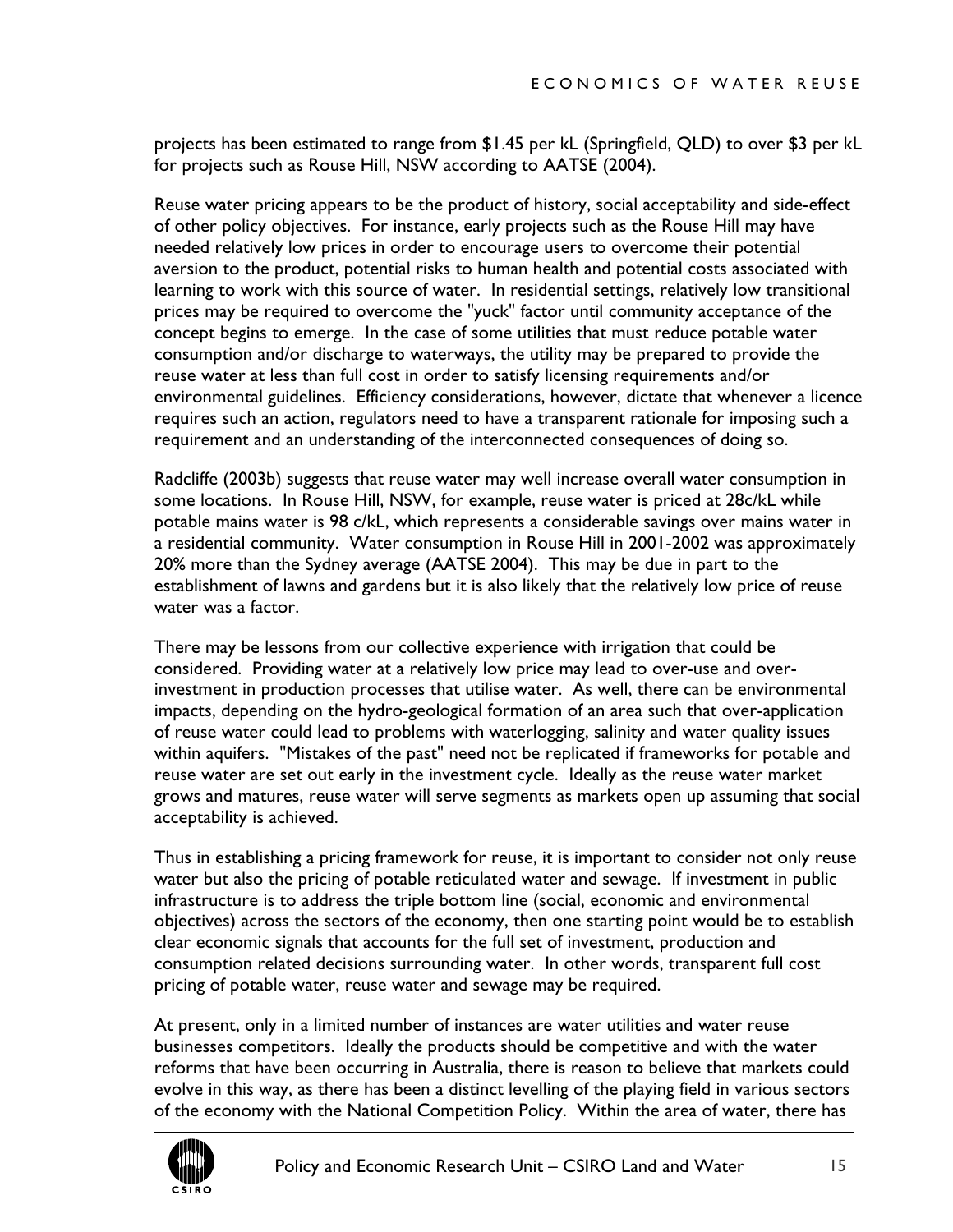<span id="page-16-0"></span>been a movement towards transparent pricing for irrigation and urban water. Thus any pricing strategy will need to fit within the broad industrial policy setting of the Australian States and Territories.

## **3.5 Using Price as a Management Tool**

Economic theory has long suggested that the "correct" pricing of goods such as water has the potential to yield considerable gains in economic efficiency (Rogers *et al.*, 2002). By accounting for the full cost of resource use, including the unintended impacts on third parties and the environment, households and firms across sectors of the economy will make decisions in line with stated national economic goals. The gains in economic efficiency will come about through changes in consumption and investment patterns and reallocations of resources among sectors and across geographic locations. Essentially, whenever one changes a price, this in turn, causes behaviour to change and, in the longer run, different forms of infrastructure to be put in place. Significantly, pricing creates an opportunity to affect decisions associated with the maintenance and extension of existing buildings, infrastructure, etc., as well as the cost of new ones.

If the National Competition Policy process is successful in establishing a level playing field, prices will send signals through inter-connected markets. Increasing the price of water, as a result of taking a full account of the costs, will have a series of ripple effects. The cost structure of production processes will be altered with costs increasing in the short run and technological adaptations occurring over time. Substitutes, such as reuse water and desalinisation will become relatively more attractive, all other things staying the same. It is also through the inter-related nature of markets that unintended effects of second best solutions often arise. For example, increasing the price of reticulated potable water may lead to degradation of groundwater resources if too many bores are sunk in order to avoid the increased costs. Similarly, introducing volumetric sewage charges may result in inappropriate disposal with ensuing implications for general health and safety as well as jeopardising groundwater supplies.

#### **3.5.1 Market-Based Instruments**

Direct pricing is a useful tool when dealing with volumes of water. As an instrument for managing the interface between communities and the environment, price is one tool for managing externalities among a suite of potential market-based instruments (MBI). An MBI uses markets to change behaviour of consumers and businesses to come in line with a socially mandated objective. MBIs provide a means of managing particular aspects of the water cycle and can include a wide array of tools such as pricing, taxes, rebates and subsidies, tradeable property rights, offsetting policies and creating new markets. No one tool or signalling device though will be sufficient to encourage all the irrigators in the Murray-Darling Basin or all households and businesses in the Sydney region to act in a manner consistent with objectives of environmental health. In order to achieve optimal outcomes, both direct and indirect pricing are necessary.

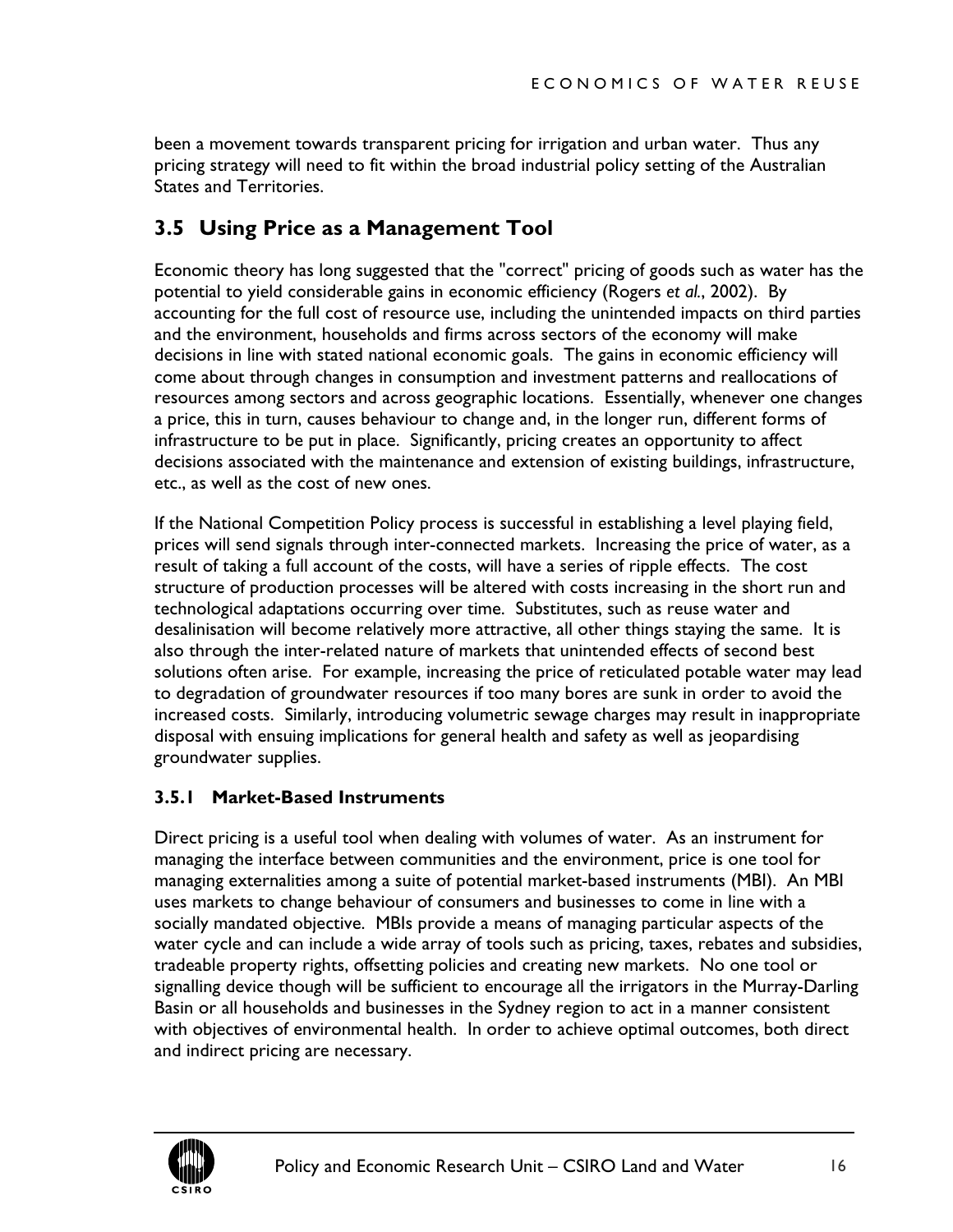<span id="page-17-0"></span>While an important tool, direct pricing is not sufficiently robust to manage all the conflicting social and environmental objectives associated with water (HLSG, 2000). For example, pricing is not well suited to all aspects of water quality externalities. If the externality impacts are difficult to trace back to its original source, such as sedimentation, it is difficult to see how the externality could be incorporated in the price of water. The solution to sedimentation and nitrates probably relates to land management and changing input use and production processes. Hatton MacDonald *et al.* (2003) suggest that a pricing strategy can be reasonably employed if:

- There is a political climate that accepts a polluter pays principle;
- The water users are likely to be responsive to price changes; and
- **There are no critical thresholds being approached such as a level of extraction where** irreparable damage is likely to occur (otherwise critical safe-guards need to be employed).

In general, there is a reasonable acceptance of the user pays principle in urban Australia. Australians have become accustomed to charges for health services, education, etc.

Potential responsiveness to price is difficult to assess given the widespread use of volume restrictions in urban areas. Evidence from the ACT in the late 1980s/early 1990s indicates that households are not highly responsive to changes in price but do respond somewhat to price. Households tend to cut back on discretionary uses of water such as watering of lawns and gardens when faced with graduated volumetric pricing. Giurietto *et al.* (2002) suggest that a typical household in the ACT consumed between 150 kL and 500 kL of water per year prior to reforms and 150 kL to 300 kL after the reforms of the early 1990s.

If there are some uncertainties about threshold levels combined with uncertainty about the estimates of incremental damages, then regulation and market-based instruments, which focus on quantities or volumes, may be more suitable.

In summary, pricing is an important tool for managing resource scarcity by imposing fiscal discipline. Pricing is also useful for environmental management but must be backed up with sound regulation, policy and incentives.

## **3.6 Conflicting Goals in Pricing**

Economic efficiency, cost recovery, revenue maximisation, regional equity, ability to pay and demand management are often cited as some of the potential objectives in setting a price, particularly for reticulated potable water. These goals may be considered quite reasonable on their own. However, these goals are not always simultaneously achievable and as a result social choices where society faces trade-offs are often required.

**Economic efficiency** can be achieved by maximising the net benefit of water use. This is also described as the marginal cost pricing rule where the optimal volume to be supplied is where the incremental cost of supplying an additional unit or marginal cost equals the incremental amount that will be paid for a volume of water or marginal willingness to pay

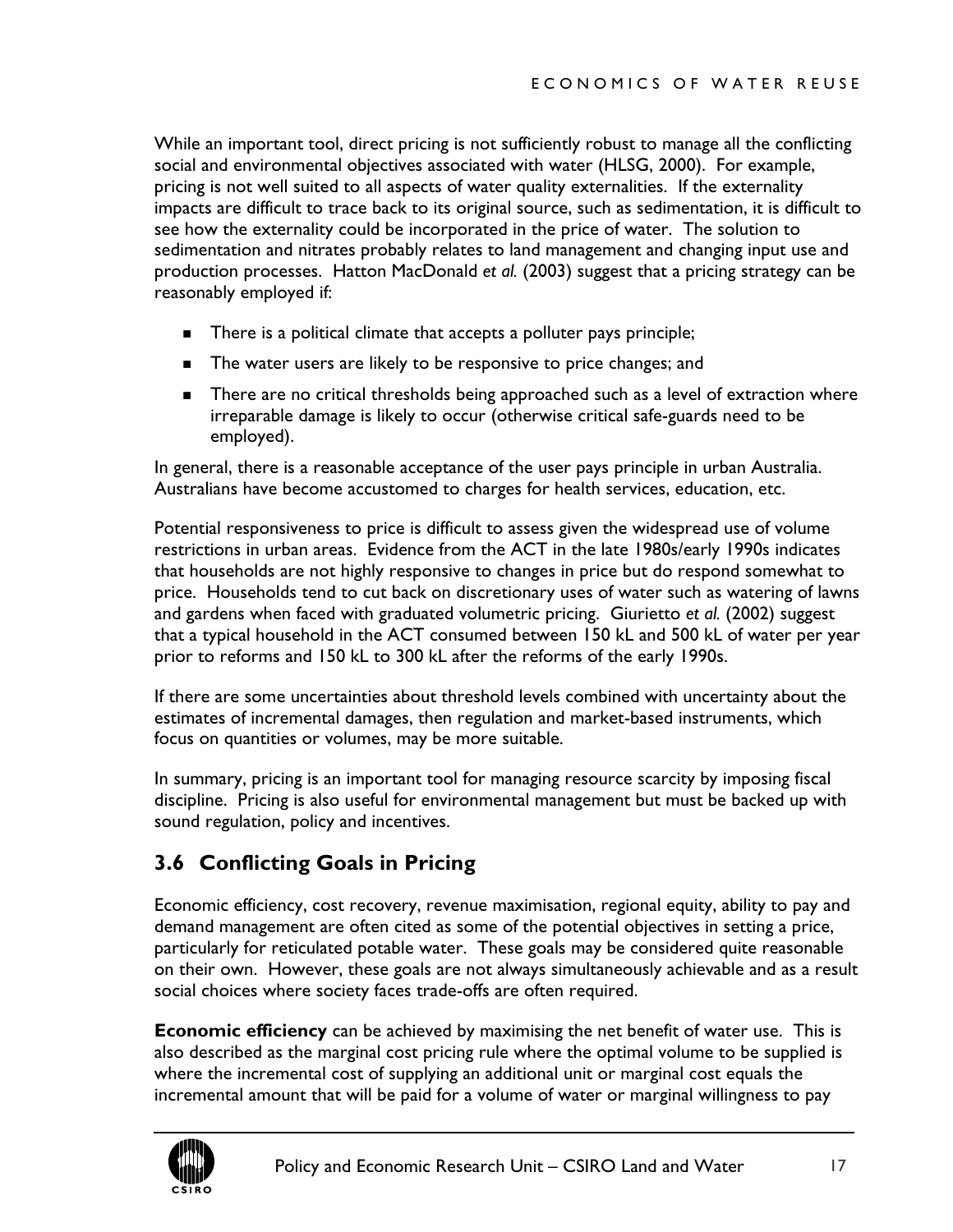(McNeil & Tate, 1991). There is a short run and a long run interpretation to this rule. In the short run, capital cannot be easily altered and, as a result, marginal cost is based on the factors that are variable in the short run. As long as there is capacity in the system, this pricing rule will result in an economically efficient solution. In the long run, however, expansions and replacements of infrastructure are required and planned for and as a result, capital is said to be variable. In the long run, a pricing rule where long run marginal costs equals willingness to pay will result in an economically efficient solution.

However, a water utility may not generate sufficient revenue to cover all its costs with a marginal cost-pricing rule if there are significant fixed costs. Laying pipe represents a significant fixed cost for reuse and potable reticulated water service providers. With significant fixed costs, following a marginal cost-pricing rule can result in revenues being inadequate to cover all the costs and the utility running a loss. A solution to this is to use what is commonly referred to as a two-part price (Call & Holahahn, 1983) that fulfils the **cost recovery** objective while still retaining efficiency aspects. Summarising the approach again, the two-part price consists of a fixed charge and a volumetric charge based on the marginal cost of supplying water. A number of utilities in Australia and in other industrialised nations (OECD, 1999) employ this strategy. This strategy would allow a utility to recover costs through the fixed cost component and send economic signals through a volumetric component. The closer the volumetric component is to long run marginal costs, the more efficient the outcome.

**Net revenue maximisation** for water utilities, whether private or public entities, may also be an important objective. Most water utilities in Australia face some form of regulator or some arm of government that approves price increases. In the case of urban water demand, there is a range of demand where little response in terms of the volume of water consumed might be expected from a change in price. For instance, if the percentage increase in price is greater than the percentage decrease in volume demanded, demand is said to be inelastic (absolute value less than one). Over the elastic range of demand, the percentage change in price is less than percentage change in volume demanded. In the inelastic range, price increases result in revenues increasing and not until in the elastic range will revenues begin to fall.

Across Australia there are checks and balances on the incentive to maximise revenue. Independent regulators will be concerned with demonstrating that an increase in price is justified. A government dependent on votes as well as revenue from public utilities will have to weigh up the political trade-offs of losing votes from an electorate who doesn't want to pay more and lost revenue which would have come from a price increase. With such tradeoffs, consideration also needs to be given to the large public investments associated with infrastructure. Often there are considerable economies of scale in the supply of water and a political requirement that prices remain fixed in the short term.

Issues of **regional equity** and ability to pay are often at odds with economic efficiency. One price across regions will not reflect different supply costs as a result of differential distribution costs or costs to the environment. This strategy is employed in South Australia where water has one price for all residential customers of SA Water. As a consequence,

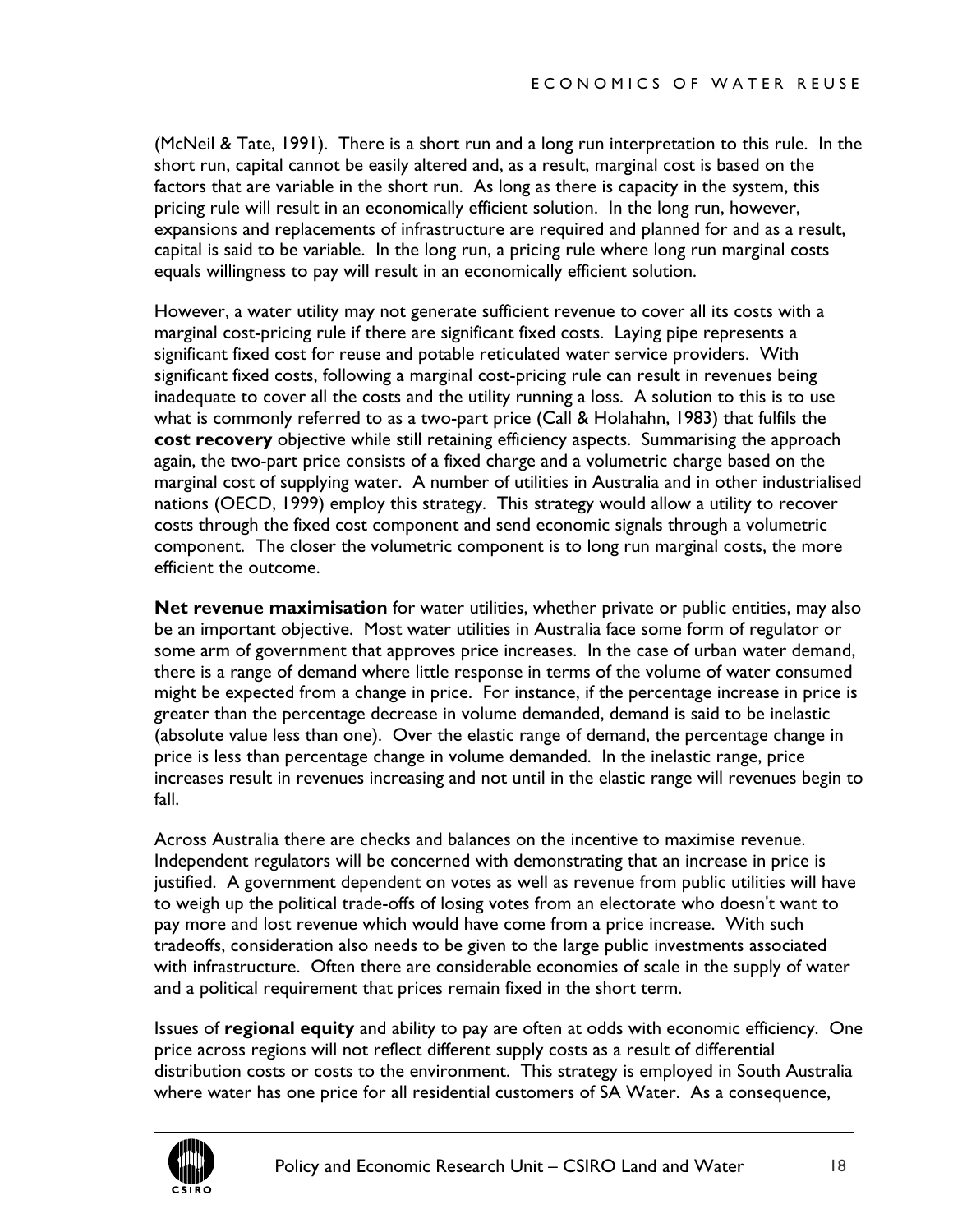<span id="page-19-0"></span>one would expect that water use in most, if not all, areas would be sub-optimal. Water may well be used in some locations at levels that incur net social losses.

Similarly, using **ability to pay** may result in businesses judged to be in a position to pay higher rates, potentially cutting production and potentially employing less people. This may correspond to a net social loss in economic well being to society. Providing cheap water or cheap reuse water in regional centres may be viewed as providing necessary incentives for business development.

The basic idea behind pricing for demand management is to price so that there is an incentive to conserve water. The approach can be justified if failure to conserve will result in need for large fixed investments to meet demand. Pricing water for the purposes of **demand management** can take many forms. The price of potable water can be increased by some arbitrary amount or the price of reuse substitute can be set at some arbitrarily lower amount. An example of this might be the decision by the NSW government to postpone indefinitely the construction of a dam on the Shoalhaven and instructing Sydney Water to reduce per capita water consumption by 35% by 2010-2011. As a result, Sydney Water has embarked on a multi-pronged approach to decrease potable water consumption. One strategy has been to promote reuse. In order to develop consumer acceptance, reuse water has been priced between one-third to three-quarters of the price of potable water.

The downside of pricing for demand management is that the approach is very sector orientated and may result in unintended reductions in economic activity as well as hampering future opportunities in the urban or rural economy. This is most likely to occur when only one price is charged and least likely to occur when the prices of water of all qualities, including sewage disposal, are adjusted.

There may well be an argument to be made about the reuse industry being like an "infant industry" which requires protection and encouragement in order to develop the scale of operations that make technologies and processes viable. National and international experience with trade protection suggests that these measures often result in infants that do not grow up. Painful decisions are later required. Adopting a pricing framework early in the investment cycle will aid in avoiding over-investment. As argued above, this problem is best dealt with by introducing transparent transitional arrangements.

## **3.7 Dealing with the Conflicting Goals**

Thus with all the conflicting goals inherent to pricing and the difficulty of employing a marginal cost pricing rule in the presence of fixed costs, a second best solution is probably all that is possible at present. As a pragmatic approach, the current two-part price structure used by many water utilities might be adapted to incorporate volume-related externalities as part of an externality charge.

#### **3.7.1 Pricing to balance cost recovery and economic efficiency goals**

The two-part price approach in

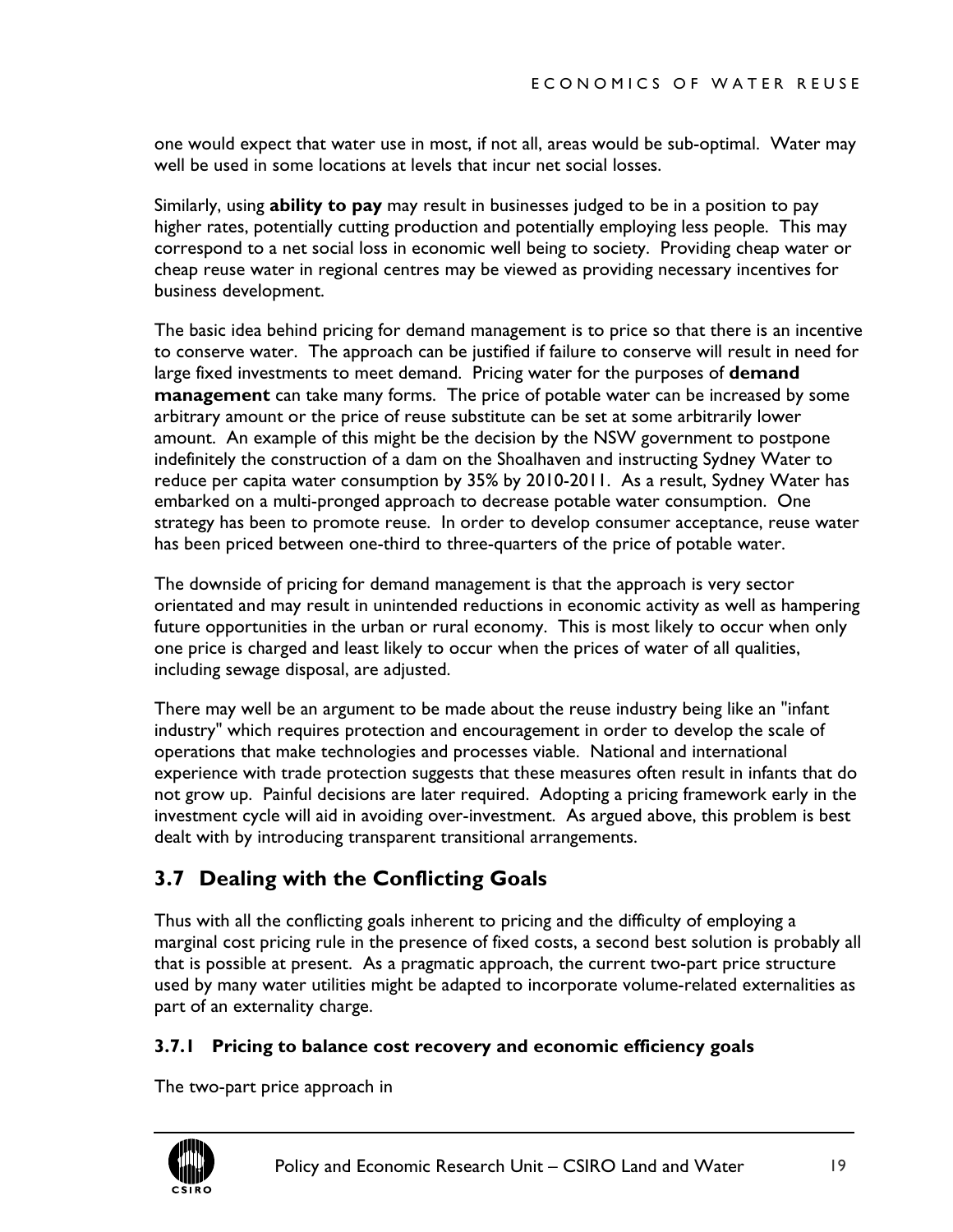<span id="page-20-0"></span>[Figure 1](#page-21-1) allows for the recovery of fixed costs, while the volumetric charge portion retains the marginal properties that send important conservation messages to users. The fixed cost side will incorporate costs that will occur regardless of the volume of water or sewage involved. Fixed costs would include the expenses relating to the existing infrastructure including some accounting for the capital costs and scheduled and unplanned maintenance relating to the existing capital. The fixed cost component ensures that costs are covered and that system assets are not simply run down in the short term.

How much of future expansions and upgrades are to be included in the calculation of long run marginal costs for the volumetric charge is an important decision. Again, the closer the volumetric charge is to the long run marginal costs, the more efficient the charge will be. It is a difficult calculation, as it will often include future expansions and upgrades to infrastructure over time horizons of 20 to 30 years. Clearly the calculations depend on a number of critical assumptions that need to be accounted for in sensitivity analysis. Analysis from the ACTEW in Canberra suggests that long run marginal costs may be in the order of \$1.10 per kL and this is broadly comparable to international studies (Giurietto, *et al* 2002).

#### **3.7.2 The Volumetric Charge**

The volumetric charge would include all **volume related** costs including the obvious expenses relating to the operating side such as:

- **Pumping costs;**
- **Labour costs;**
- **Treatment**; and
- Future capital costs in so far as the volumetric charge approaches a long run marginal cost.

The volumetric charge would at a minimum cover short run marginal costs but ideally would approach long run marginal costs, including some of the major infrastructure changes that may be required to manage volume-unrelated externalities for water users in a manner consistent with society's aspirations with respect to sustainability.

#### **3.7.3 The Fixed Charge**

The fixed charge is designed to ensure that all costs are covered and be roughly related to costs that do not vary in the short term. Thus the fixed charge will incorporate:

- The cost of research including the cost of monitoring environmental impacts; and
- Reasonable estimates of the cost of existing infrastructure.

These charges could also include some smaller capital costs that are planned for the near future to deal with the volume-unrelated externalities. The major capital upgrades planned for the long run, would enter the volumetric cost side as part of long-run marginal costs. Care must be taken to avoid do[uble-counting.](#page-21-1) 

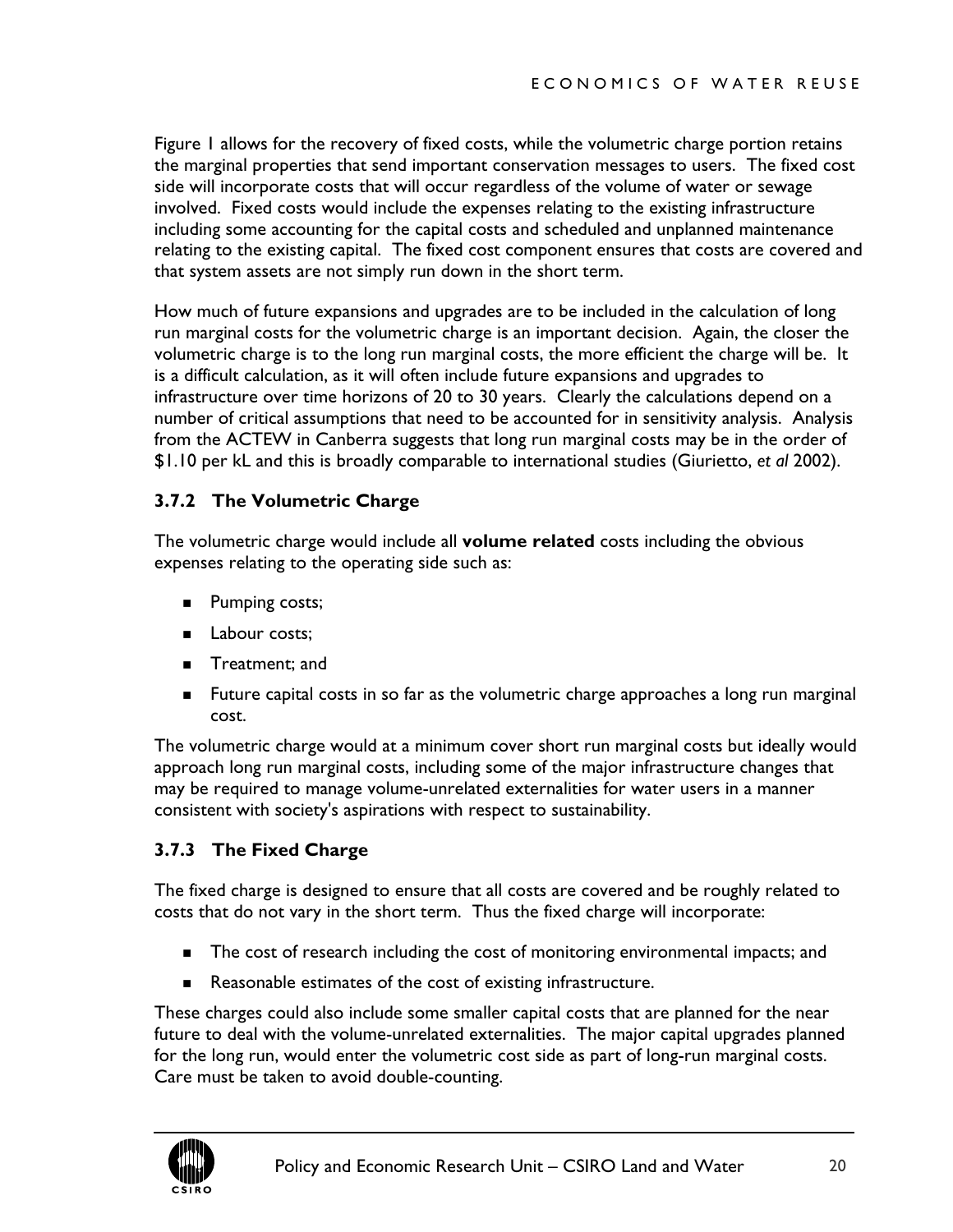#### <span id="page-21-0"></span>**3.7.4 Pricing to account for external costs**

The volumetric side will include the externality charge as the charge is linked to volumes of water. It is important that the externality charge relates as closely as possible to the incremental damage associated with volume of potable water, reuse water or wastewater being extracted and returned to the environment. This means that, in many cases, it will be necessary to set different charges for extraction and return via a sewage treatment works or equivalent. For the externality charge to be effective, it must retain its incremental properties to balance the value of the water use against the incremental damage at each point in the water cycle. Ideally, the externality charge does not attempt to recover costs of infrastructure. The same process of identifying all the external costs associated is used for potable water, reuse water and/or the disposal or return of wastewater to the environment

<span id="page-21-1"></span>



As set out in Figure 1, to send clear economic signals while fostering an environment amenable to investment, the system of pricing would also need to incorporate opposing features of flexibility and security. The fixed access charges could be reviewed periodically according to a publicly announced schedule. By running a transparent process of review as described by Musgrave (1999), water utilities and industries dependent on water would be able to plan investments with some certainty about revenues streams and about how the components of price and regulations that determine costs of delivery would be reviewed.

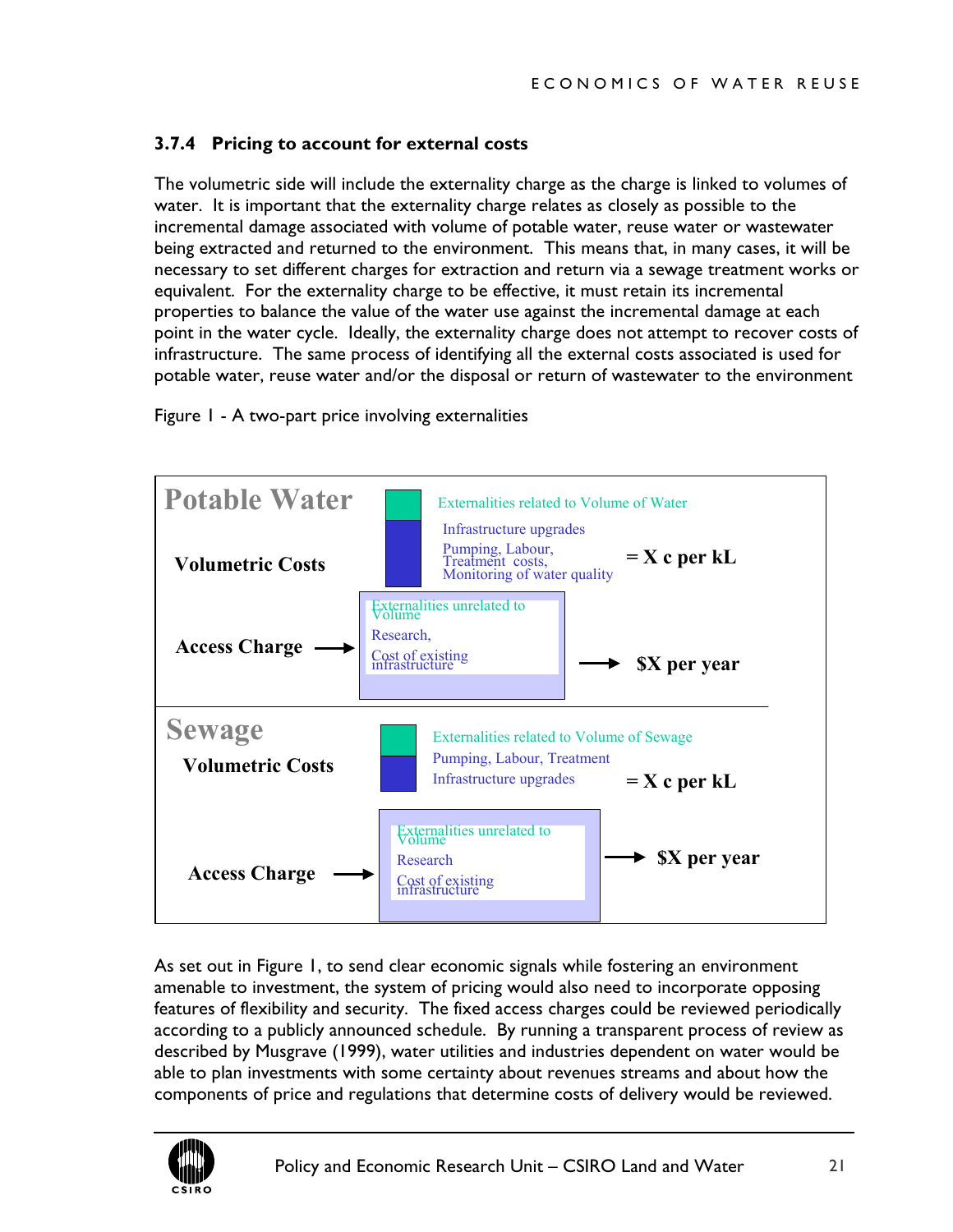<span id="page-22-0"></span>Mechanisms for charging, at least approximately, for sewage volumes need to be introduced. The volumetric charge could be revised more frequently based on the temporal issues relating to water extraction, storage, distribution, use and disposal externalities. The next section will outline the nature of the various externalities and outline how to account for them in the price of potable water, reuse water and sewage using an example.

Reuse water could also be priced according to a two-part price with a fixed access charge and a volumetric charge. This pricing approach is outlined in [Figure 2.](#page-22-1) The critical difference from

[Figure 1](#page-21-1) is that there would be no sewage disposal charges if the water was subject to reuse. That is, those who opt not to use the sewage system could be given exemption from the access charge as well as a volumetric charge. The simple introduction of such an option would cut a significant driver for investment in reuse technology.

<span id="page-22-1"></span>



#### **3.7.5 Summary of the Potable, Sewage and Reuse Charging Framework**

For potable water, or first use water, any externalities associated with the extraction, storage, distribution and use of potable water would be included in either the fixed or the volumetric side of the two-part price. If the water was not reused, then a sewage charge (fixed and volumetric) would involve any disposal related costs including externalities. For

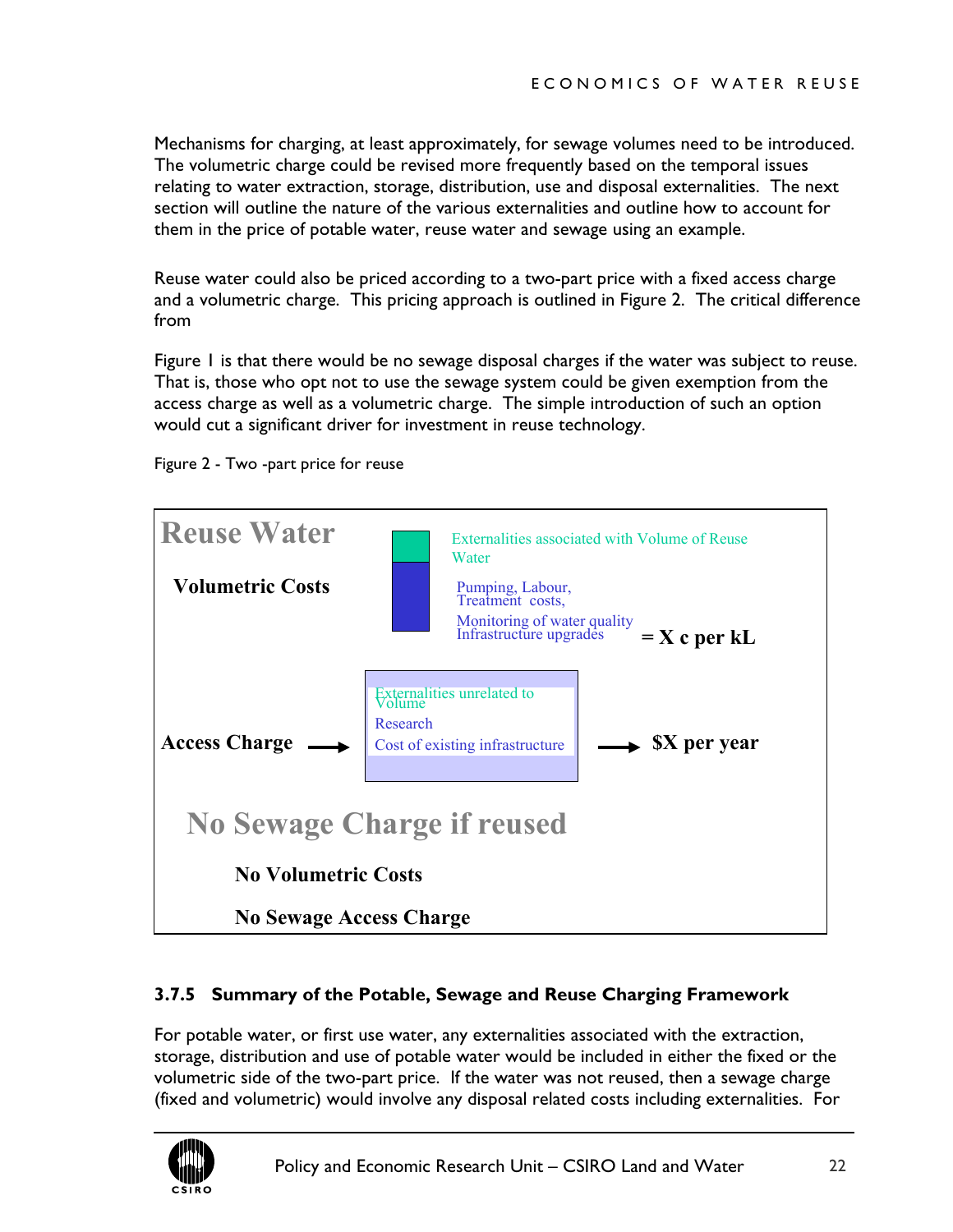<span id="page-23-0"></span>reuse water, the two-part price would need to account for the fixed costs, volumetric costs and any externalities. It should be possible to disconnect from the sewage system and not pay a fixed sewage charge. Many of the extraction and distribution related externalities would be avoided and thus not included in the cost. Further, a fixed access and volumetric charge for sewage would not apply to reuse water that is reused again.

## **4 EXTERNALITY CHARGES**

A first step towards developing a set of externality charges would include an examination and categorisation of all the unintended impacts associated with the various steps in the hydrological cycle and the construction of the databases necessary to facilitate their introduction. In particular, this requires the introduction of metres for supply and emission databases. The critical steps in the cycle appear to be the extraction, storage, distribution, use and finally, disposal or return of wastewater to the environment.

Externalities relate to the biophysical impact, attributable to a human based action, which in turn have direct and indirect effects on communities.

An externality charge is a fee included in the price of potable water, sewage disposal or reuse water which accounts for the incremental cost to the environment associated with an additional volume of potable water, sewage disposal or reuse water.

A first best charge would perfectly reflect the volume related incremental damages that one expected to occur and would be perfectly flexible in terms of the temporal changes in costs.

A second best charge is an approximation of likely future incremental damage. With periodic review, the charges could be updated to convey temporal cost differences and changes in information and knowledge about the nature of damages.

## **4.1 Extraction and Transport of Potable Water**

Many Australian rivers are managed for multiple objectives such as drinking water quality, irrigation, recreation and the environment. The River Murray is an important example of the multiple uses of a river. Water extractions from the River Murray for irrigation and drinking water result in less water being available for the environment. Irrigation often depends on water being stored and released in the summer. This pattern is opposite to the natural flow regime of the Murray where there would be irregular flows through the year but the highest flows occurring during winter.

On the other side of the analysis, allowing a river to return to a natural flow regime and removing weirs which are barriers to fish migration and taking back water for the environment will have implications for irrigators and recreationalists. There will be difficult public policy discussions ongoing concerning where the rights to water ultimately reside and who holds rights to compensation with regard to flooded property, irrigators being unable to pump, etc.

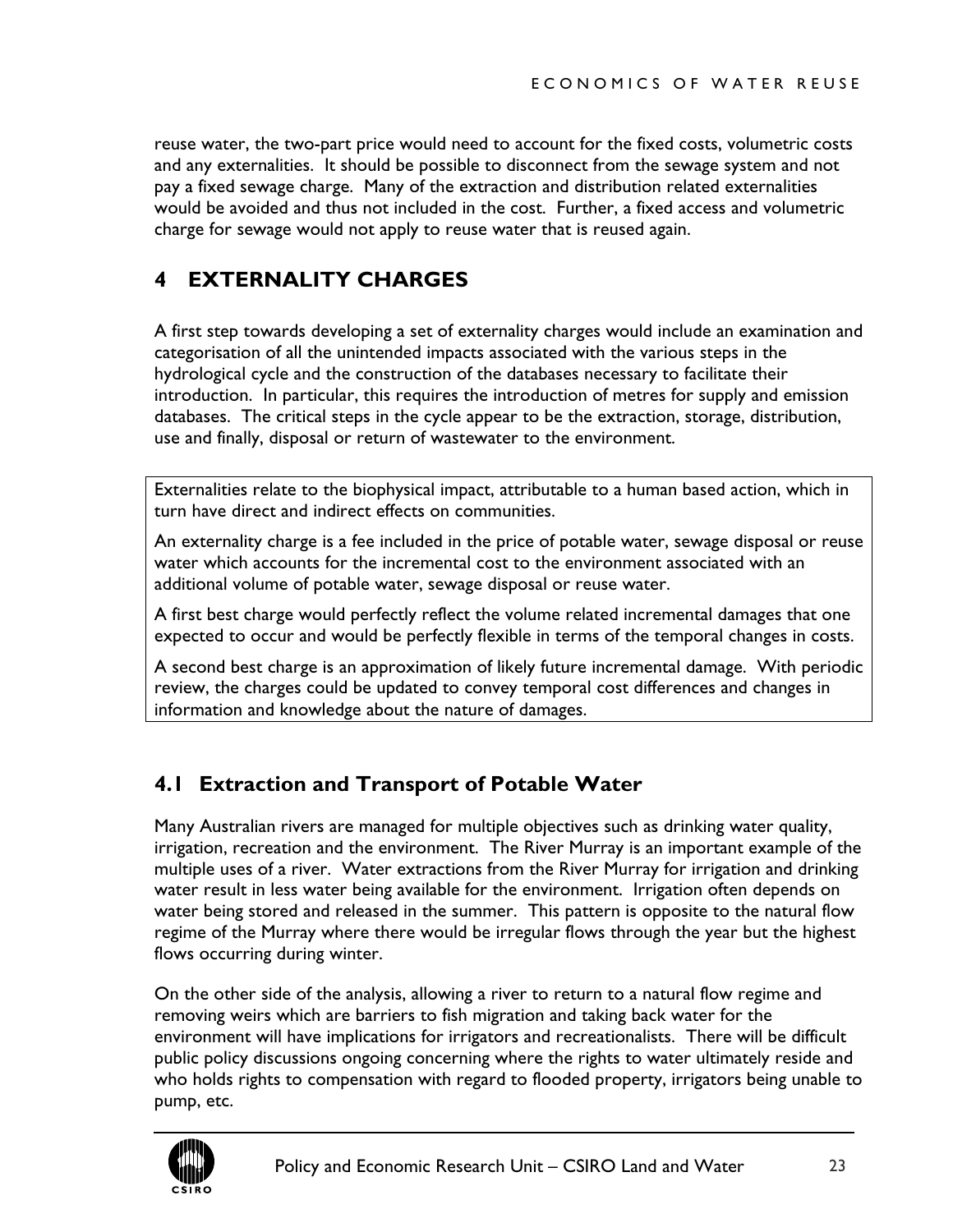<span id="page-24-0"></span>[Table 4](#page-24-1) provides a summary of the main positive and negative externalities associated with the extraction through to the distribution of water using the River Murray as an example.

<span id="page-24-1"></span>Table 4 - Summary of the main environmental externalities associated with the extraction, storage and transport of water using the River Murray as an example.

|                      | <b>Impacts</b>                                                     |
|----------------------|--------------------------------------------------------------------|
| <b>Negative</b>      | Decline in annual median flows                                     |
| <b>Externalities</b> | Loss of the natural cycle of floods and droughts                   |
|                      | Reduction in river and floodplain biodiversity                     |
|                      | Floodplain and river salinisation                                  |
|                      | Invasion by exotic fish and plant species                          |
|                      | Decreased water quality (increased alkalinity and turbidity)       |
|                      | Barriers to fish migrations                                        |
|                      | Increased incidence of blue-green algal blooms                     |
|                      | Coldwater releases from reservoirs                                 |
|                      | Salinisation and loss of fish production from the Coorong          |
|                      | Loss of estuarine habitat and fish production from the lower lakes |
|                      | Closure of the mouth                                               |
|                      |                                                                    |
| <b>Positive</b>      | Recreational Use such as Boating                                   |
| <b>Externalities</b> | Flood mitigation                                                   |

Source: Analysis by Sébastien Lamontagne, CSIRO Land and Water.

## **4.2 Some externality charges**

#### **4.2.1 Extraction**

From this list, the loss of environmental flows is probably the most practical application upon which to concentrate for an externality charge for potable first use water. By returning environmental flows, a number of the impacts can be at least partially mitigated including a reduction in algal blooms and potentially opening the mouth of the Murray (without continued dredging). Other elements such as barriers to fish migration and the impact of cold water releases are probably best dealt with by modifications to infrastructure and thus would enter the fixed access charge component of a two-part price. Water quality including alkalinity and turbidity may well require approaches that address the source of these problems such as land management practices.

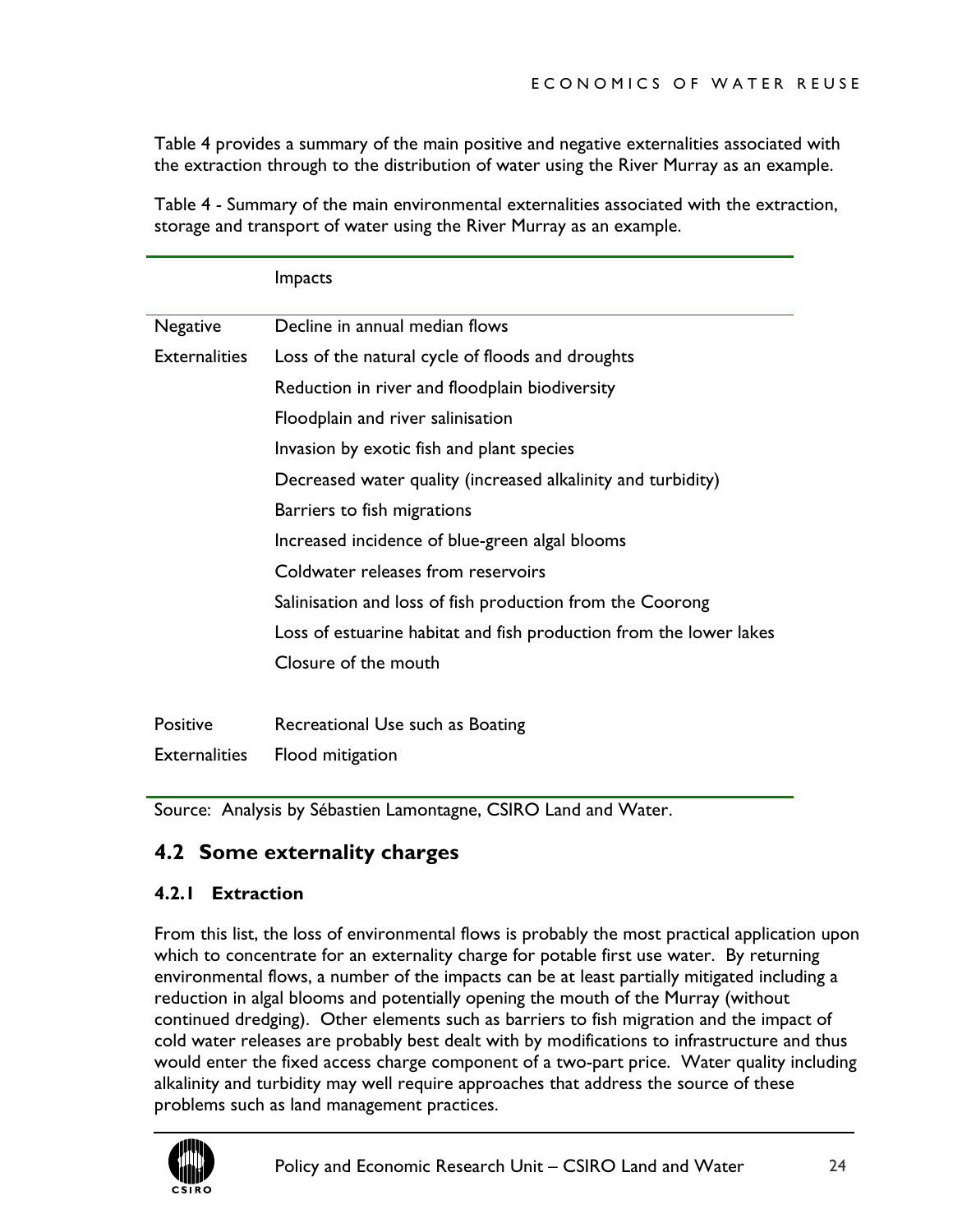<span id="page-25-0"></span>The externality charges in the volumetric side could be placed in an environmental account and/or go into consolidated revenue and the funds used to undertake the longer term infrastructure upgrades as well as buy water for the environment.

Extraction related and use related externalities are likely to be location specific. Some cities for instance draw on different sources of water. For example, Adelaide draws water from the River Murray, in amounts varying from 40 to 85%, with the remainder drawn from catchments in the Mount Lofty ranges. The environmental costs associated with extraction from the different sources are likely to be considerably different. Further, it is likely that water extracted in the summer months, particularly during a drought, will impose higher costs. Thus the volumetric charge might be reviewed and potentially revised on a wet and dry seasonal basis. A difficulty that must be acknowledged is that systems are generally not set-up at present "to tag" water as being extracted from a catchment at a high stress versus low stress time. Water resides in storage until required. However, thresholds of storage levels could be used as proxies for environmental scarcity costs. As a threshold level is approached an additional externality charge, over some base might come into effect. As water trading becomes more sophisticated and urban water supply authorities are forced to compete with other water users including irrigators and environmental managers, the opportunity costs associated with such tradeoffs are starting to emerge.

#### **4.2.2 Use of Water**

The use of water, whether urban or rural, can present problems for the watertable and salinity. For urban areas, a growing body of evidence worldwide suggests that rates of recharge are enhanced by urbanisation as a result of groundwater irrigation of domestic lawns and public parks and gardens despite the increase in impermeable land surface (Foster *et al.,* 1999). Leakage of water and sewerage pipes into aquifers can also be a problem. This is altering the water balance in many cities. In some locations, the use of water as part of urban irrigation of lawns and gardens is resulting in salt being brought up to the root zone of plants and trees. As the watertable rises, it carries dissolved salts that are normally locked in the soil and rock profile. The end result can be vegetation dying, damage to roads, corrosion of underground water, gas and sewerage systems and salt damage to buildings. Salt damage can reduce the life of a road from 25 years to 10 years and the reconstruction of a road in a town block can cost an estimated \$300 000 per kilometre (NSW Government, 2003). Use externalities must be reasonably related to local water use and not dry land salinity where the rising groundwater is related to land clearing in the catchment.

#### **4.2.3 Disposal**

Sewage effluent can contain a variety of physical, chemical and microbiological constituents that can be of concern to human health or to the environment. The broad classes include inorganics, microbial pathogens, organic compounds, disinfection by-products, algal toxins, pharmaceuticals, hormones, radionuclides and endocrine disruptors. Dillon (2000) stresses the need to evaluate the potential risks associated with all these water quality parameters, within a risk management context.

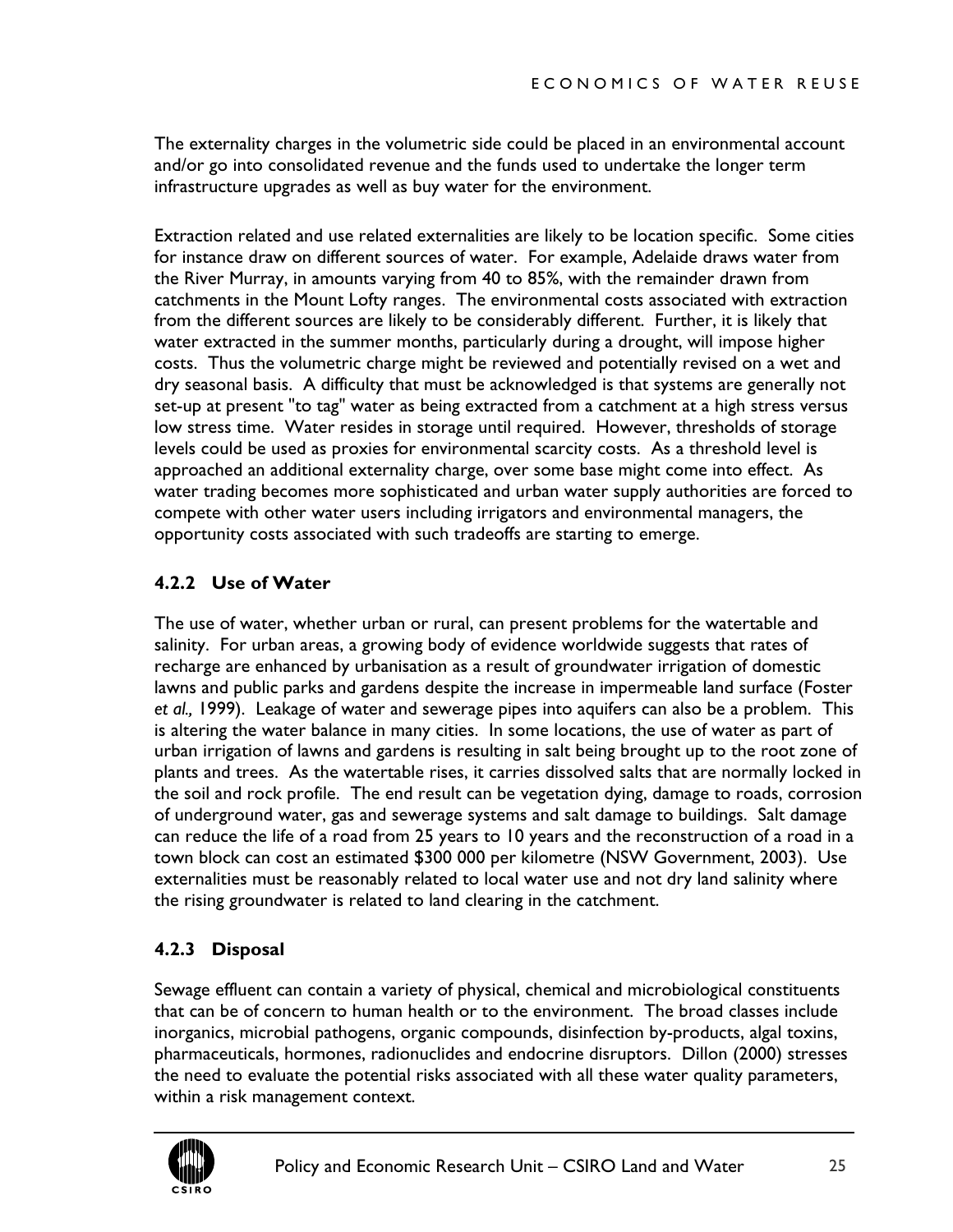<span id="page-26-0"></span>For many Australian coastlines, the presence of nitrates in wastewater and sewage disposal has the potential to damage estuaries and coastline areas. Coastal areas have been experiencing some level of disturbance since European settlement. However, the ability of a coastal system to assimilate human wastewater is highly variable. Some coastal ecosystems have been experiencing losses in seagrass. Various hypotheses for the seagrass losses are suggested including smothering, eutrophication (nutrient enrichment), toxicity effects of inflow contaminants, modifications to grazing dynamics or the combined effects of increased turbidity, and reduced salinity levels and eutrophication. The most common belief is that nitrogen is principally implicated in the eutrophication and smothering/loss process. Thus it should be possible to measure the incremental damage associated with increasing volumes of sewage. From this, zone based sewage externality charges could be developed and mechanisms put in place to share costs accordingly.

## **4.3 Differences in Pricing First Use and Reuse**

Reuse applications include:

- Land-based amenity applications such as golf courses and parks;
- **Agricultural and forestry applications;**
- Industrial uses; and
- Urban residential.

The externality costs of reuse water will vary based on the use of the water. Unintended third party impacts on the environment are likely to be only minimally different from the use of potable water in industrial uses. However, the externality costs associated with land based applications need to be carefully accounted for. If the application of reuse water raises watertables or imports salt to an area, then salinity costs and the potential for leaching need to be considered as part of pricing and as part of a catchment plan.

Monitoring and research costs for reuse water, on the fixed cost side, might also be higher in order to address the issue of pathogen detection and treatment. As there are public health issues associated with pathogens from reuse water, some known and others unknown, pricing is potentially affected by public health authority's risk management decisions. There are a number of different strategies for managing risk. One strategy is to set very high standards and restrict uses of reuse water, in which case, the costs may be largely fixed capital costs associated with adopting these high standards. Alternatively there is the potential for managing the risk through pilot projects and on-going research. In the latter case, research costs will tend to be higher with reuse water than with potable water as costeffective detection and treatment strategies are developed and tested.

There are also numerous competing public policy trade-offs to be considered. Environmental quality issues can be managed through any number of strategies. For example, if sewage is being disposed of in a sensitive coastal ecosystem, the public policy approach can

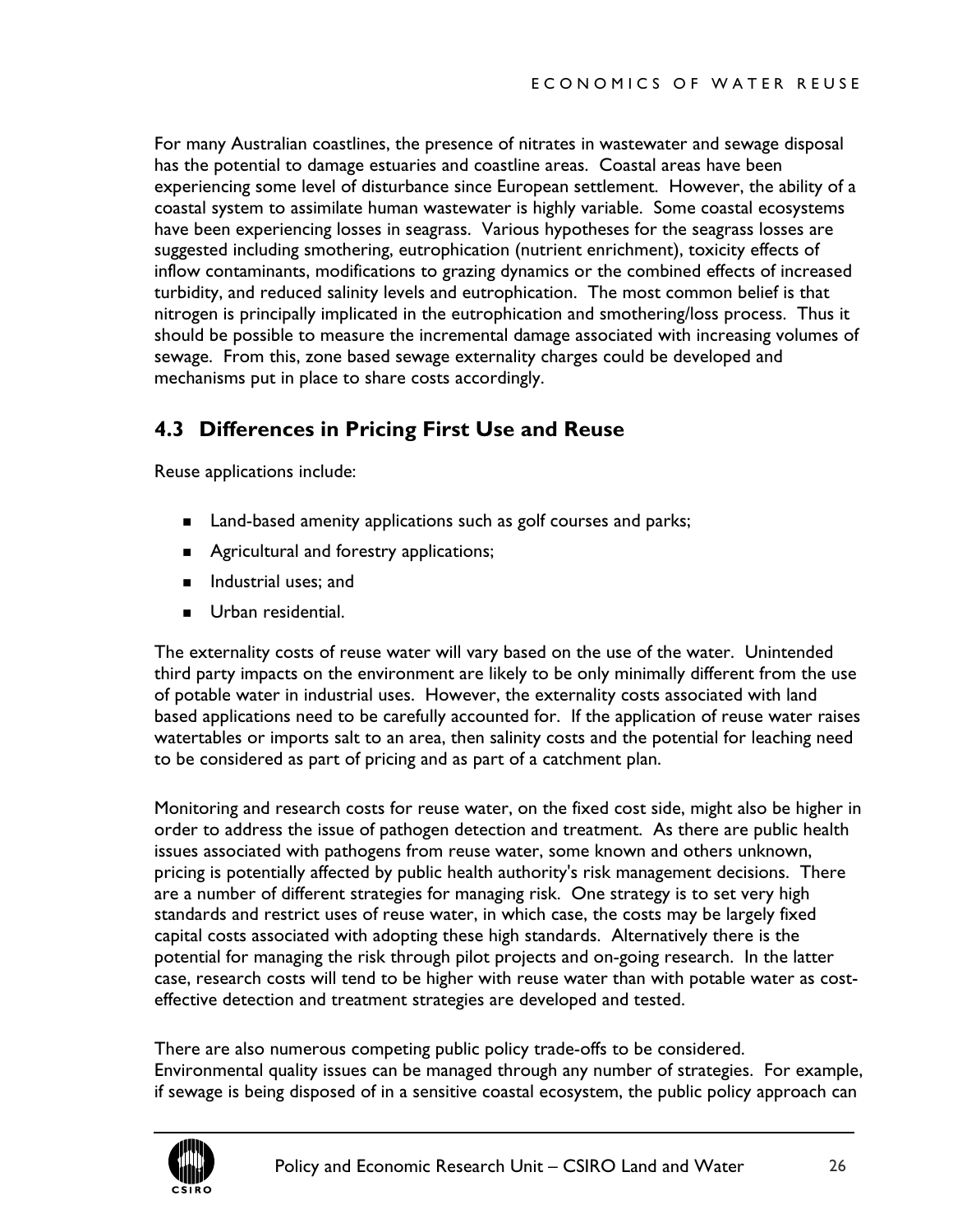<span id="page-27-0"></span>be to reduce the amount of sewage produced through an externality charge or upgrade the treatment processes. Many factors will influence the approach, including whether critical thresholds are being approached or there are increasing risks to human health to be considered, etc. If a strategy of engineering and infrastructure enhancement is taken, the cost of the upgrade will need be reflected in the volumetric price. $2$ 

## **5 CONCLUDING REMARKS**

This report has outlined some fundamental principles of pricing commodities according to economic theory. The approach is laid out in a manner consistent with expressions of public policy such as the National Competition Policy. If solutions are to work in the real world, policies must stand up to financial scrutiny by the private sector. Governments, faced with revenue constraints, must also look closely at investments of public money to ensure financial, social and environmental goals are met. This pricing framework is designed to encourage private sector investment to line up with the goals of governments in setting their environmental policy regarding water use.

Strict financial analysis would suggest that many reuse projects should not get up. Where the private sector is unlikely to develop technologies or address environmental concerns, is there a role for public investment? The answer, from an economic perspective is "sometimes". Where there are critical environmental assets to be protected or there are costs too difficult to incorporate in an externality charge, public investment may be required and/or mechanisms put in place to impose the costs of protecting these assets on the community. For instance, projects that capture nutrient rich water before the nutrients reach critical estuaries and coastal ecosystems may be justified by the environmental benefits. Avoidance of irreparable damage may require direct public investment in alternative approaches and technologies. While this is an atypical application of the precautionary principle, investments in reuse and water sensitive design may similarly be required to avoid damages to water dependent ecosystems. Similarly there may be cases where the avoidance of large infrastructure costs such as building a dam may justify investments in reuse projects. For example, whenever such projects are put in place, efficiency criteria would suggest that they should be accompanied by agreed arrangements for removal of the underlying pricing and other distortions that have created the need for the subsidy.

At present very few reuse projects are financially viable as independent business entities. A number are explicitly subsidised as pilot projects and others are implicitly subsidised by water utilities in order to reduce wastewater. There may be some argument for the need for transitional subsidies and protection from competition while technologies and economies of scale are developed. Pilot projects are a tried and true method of testing technologies, working out problems and minimising risk. It is important that the transition from pilot

<span id="page-27-1"></span> $\frac{1}{2}$  $^2$  As these are changes and upgrades that are undertaken over the longer term the costs should enter long run marginal costs. Unintended bias towards the current pattern of use and disposal of potable water may be introduced if the costs are loaded on the fixed cost side. The access charge is intended to ensure costs are covered.

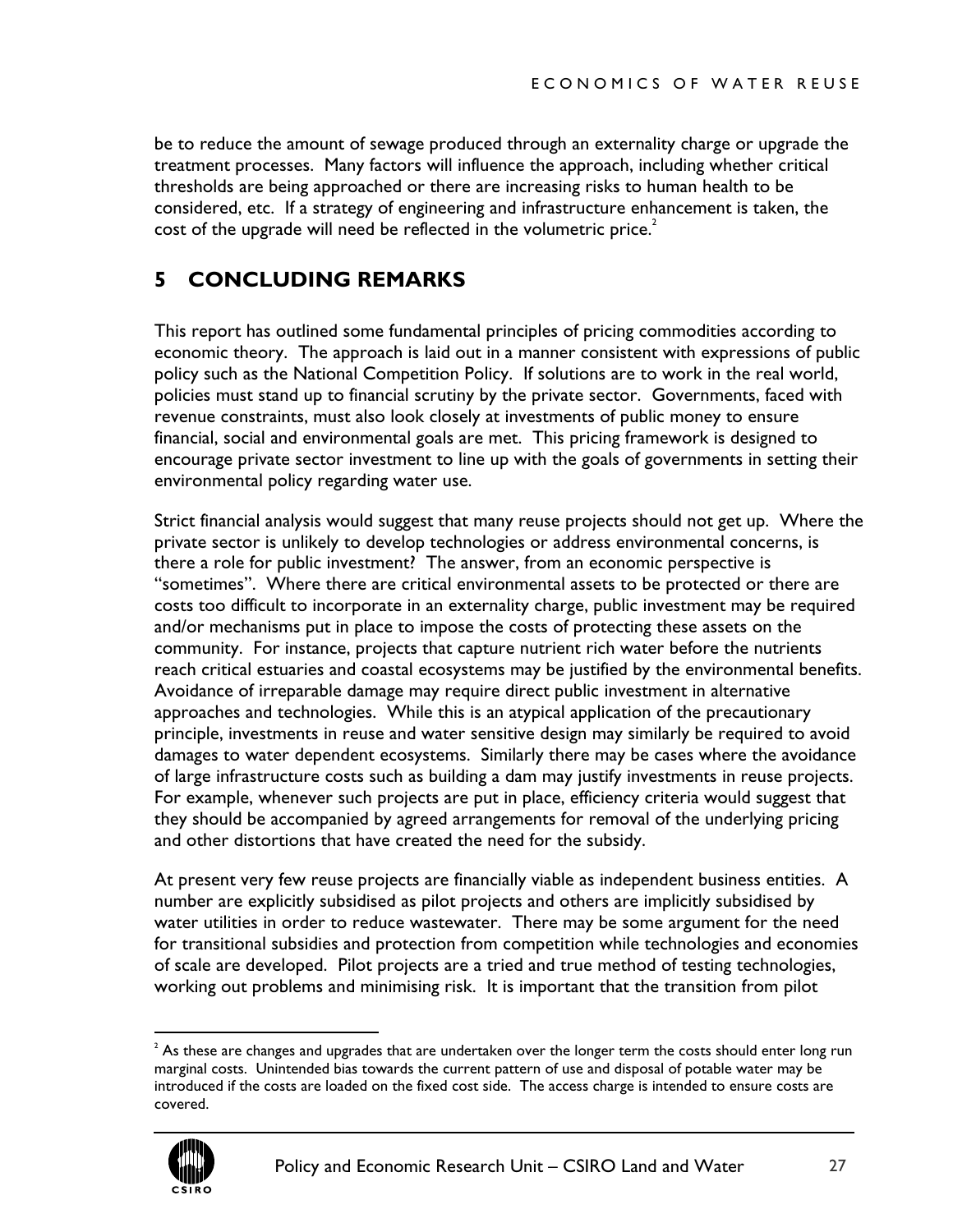projects and demonstration sites be mapped out and be driven by sound economic principles.

If the reuse industry is to grow into a viable competitive industry in its own right, then a pricing strategy that accounts for the full cost of potable first use water, reuse water and sewage would contribute to a levelling of the playing field. While there are numerous conflicting objectives with respect to pricing, the consensus seems to be forming in Australia for a two-part price consisting of a fixed access charge and volumetric charge. This project report has suggested how externality costs could be incorporated in these charges.

Considerable modelling and analysis remains to be done to cost many of the volume related externalities. A research priority has to be how to best estimate a sophisticated set of externality charges. The difficulty is that the charges need to reflect incremental damage and, that in order to do this, new data sets need to be built so that responsibility can be assigned via a mix of charges on those who cause externalities.

However, a process is underway to develop and review pricing strategies. With the work that is going on throughout the States and Territories, it is important to get approaches and methodologies into forums for debate and scrutiny. Externalities are plagued by the problem of perspective and the concept is a slippery one.

Economists have long considered externality pricing a good idea. The CoAG water reforms have been moving the water industry towards more transparent, efficient forms of pricing. While a two-part price is not the ideal, it represents an approach that is pragmatic and allows progress to be made in a manner that can be expected to deliver more efficient outcomes. The two-part price as suggested in this project report allows costs to be recovered as well as sending a message of economic efficiency and conservation.

If the principles of full cost pricing were implemented across the potable water industry, sewage disposal and reuse water industry, one might expect to see some change in the structure of the industry over time.

Empirical estimation of externalities begins with identifying potential examples and this project report has identified some practical examples. Extraction, use and return externalities are likely to be the easiest to trace in terms of causality from water related action to outcome. In some locations, there may only be extraction externalities and other locations may have a number of externalities. The research problem is challenging but getting prices right is important for ensuring sound investment and avoiding mistakes of the past. Changing institutional settings and developing and implementing regulations takes a long time. Full cost pricing is challenging but has the potential to send signals early in the investment cycle. Investment in the development of mechanisms to do this and the testing of them in real world situations is likely to offer a significant return on investment.

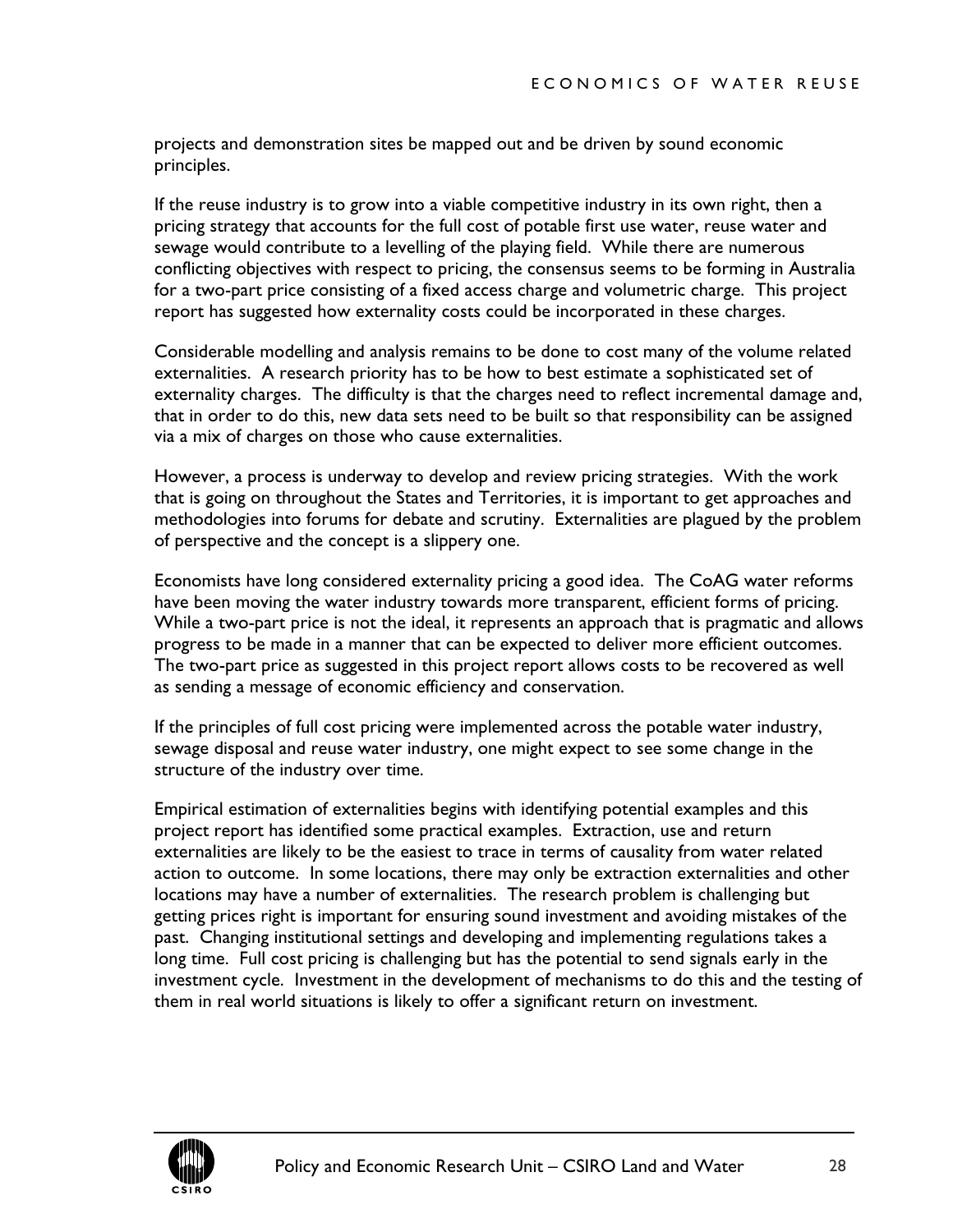## <span id="page-29-0"></span>**REFERENCES**

Australian Academy of Technological Sciences and Engineering (2004). *Water Recycling in Australia*.

Call, S. T., Holahan, W. L., (1980). Microeconomics, 2<sup>nd</sup> ed., Wadsworth Publishing Company, U.S.

Cope, D. (2002). *Water Reform: Who Pays for the Environment?*, Paper prepared for the National Competition Council, PIRAC Economics, Canberra.

Foster, S., Morris, B., Lawrence, A. and Chilton, J. (1999). *Groundwater impacts and issues in developing cities – An introductory review.* Groundwater in the Urban Environment: Selected City profiles, J. Chilton (ed.), A.A. Balkema.

Giurietto, B., Graham, D., Letcher, R., (2002). *The economic cost of urban water supply*. Conference paper, 2002 Conference of Economists, Adelaide, SA.

Hatton MacDonald, D., Connor, J., Morrison, M., (2004). *Marked-based Instruments for Managing Water Quality in New Zealand*. Final report for NZ Ministry for the Environment, CSIRO Land and Water, Adelaide, SA.

McNeill, R., Tate, D. (1991). *Guidelines for Municipal Water Pricing*, Social Science Series No. 25, Environment Canada, Ottawa, Canada.

Murray-Darling Basin Ministerial Council (1996). *Setting the Cap*, Report of the Independent Audit Group, Canberra, ACT, Executive Summary.

MDBC, (2002). *The Living Murray: A Discussion Paper on Restoring the Health of the River Murray*, MDBC, Canberra, ACT.

Murray-Darling Basin Ministerial Council (1999). *The Salinity Audit of the Murray-Darling Basin*, MDBC, Canberra, ACT.

Musgrave, W. (1999). The Political Economy of Water Price Reform in Australia. *The Political Economy of Water Pricing Reforms*. Oxford University Press and the World Development Bank.

National Competition Council, (2003). *The 2003 National Competition Policy Assessment Framework for Water Reform*, National Competition Council, Canberra.

NSW Government (2003). Salt Action. (http://www.ndsp.gov.au/15\_publications/10\_fact\_sheets/05\_NSW/05\_salt\_action/salt\_action\_ ca1.html).

OECD, (1999). The Price of Water: Trends in OECD Countries, *OECD Environment & Sustainable Development*, 1999: 5, 1-170.

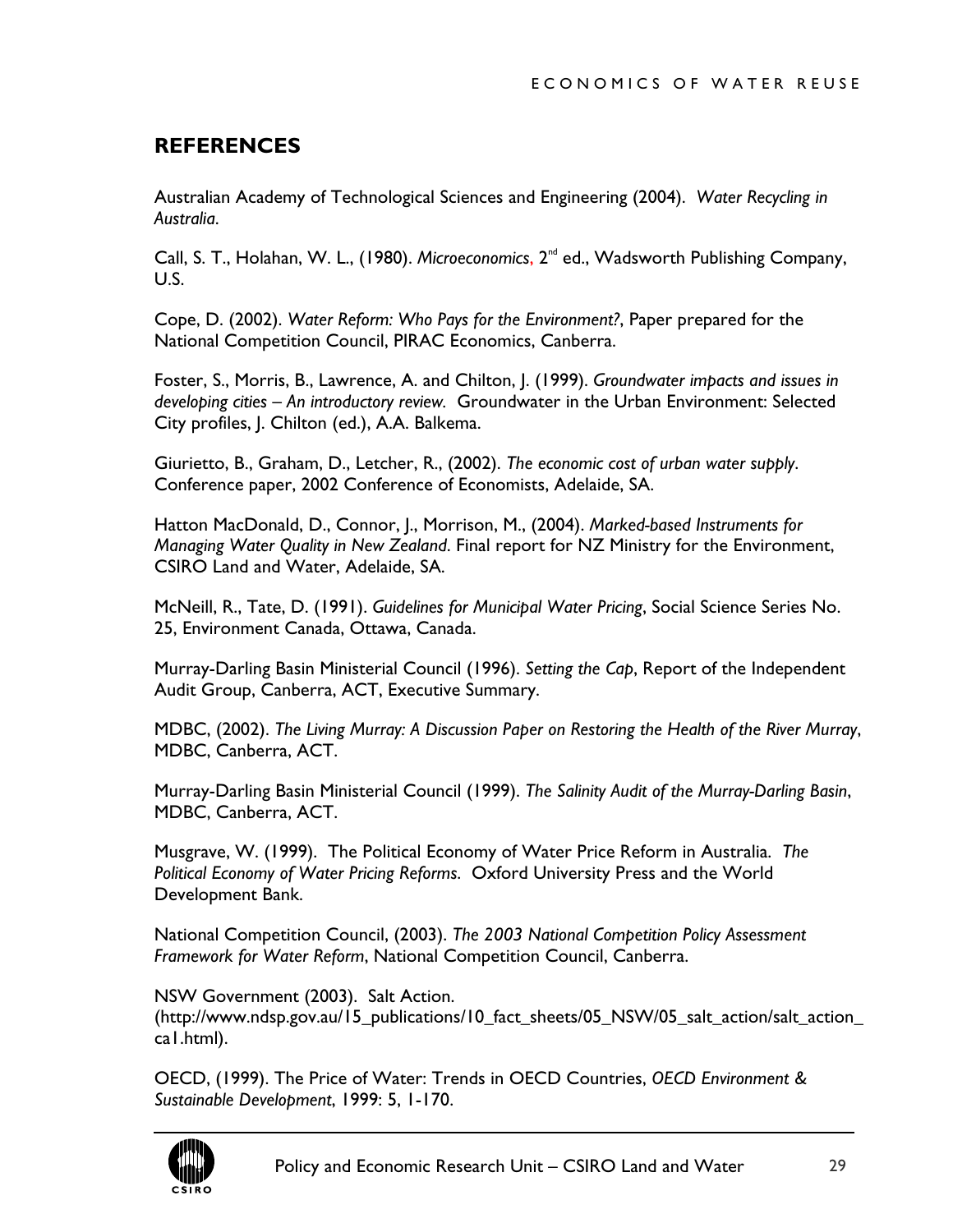Perloff, J. M., (1999). *Microeconomics*, Addison-Wesley, Sydney.

Radcliffe, J. (2003a). An Overview of Water Recycling in Australia - Results of the Recent ATSE Study". Water Recycling Australia, Second National Conference. Brisbane, 1-3 September 2003.

Radcliffe, J. (2003b). Water - second/third time around. ATSE 2003 Symposium - Water the Australian Dilemma, Melbourne, November 17-18, 2003.

Rogers, P. de Silva, R. and Bhatia, R. (2002). Water as an Economic Good: How to Use Prices to Promote Equity, Efficiency, and Sustainability. *Water Policy* 4: 1-17.

Siebert, E., Young, M., Young, D. (2000). *Guidelines for Managing Externalities: Restoring the Balance*, High Level Steering Group on Water, Adelaide, South Australia.

Tietenberg, T. (1992). Environmental and Natural Resource Economics, 3rd ed., HarperCollins Publishers, U.S.

WSAA (2001). *WSAA facts 2001*. Water Services Association of Australia, Melbourne, Victoria.

WSAA (2003). *WSAA facts 2003*. Water Services Association of Australia, Melbourne, Victoria.